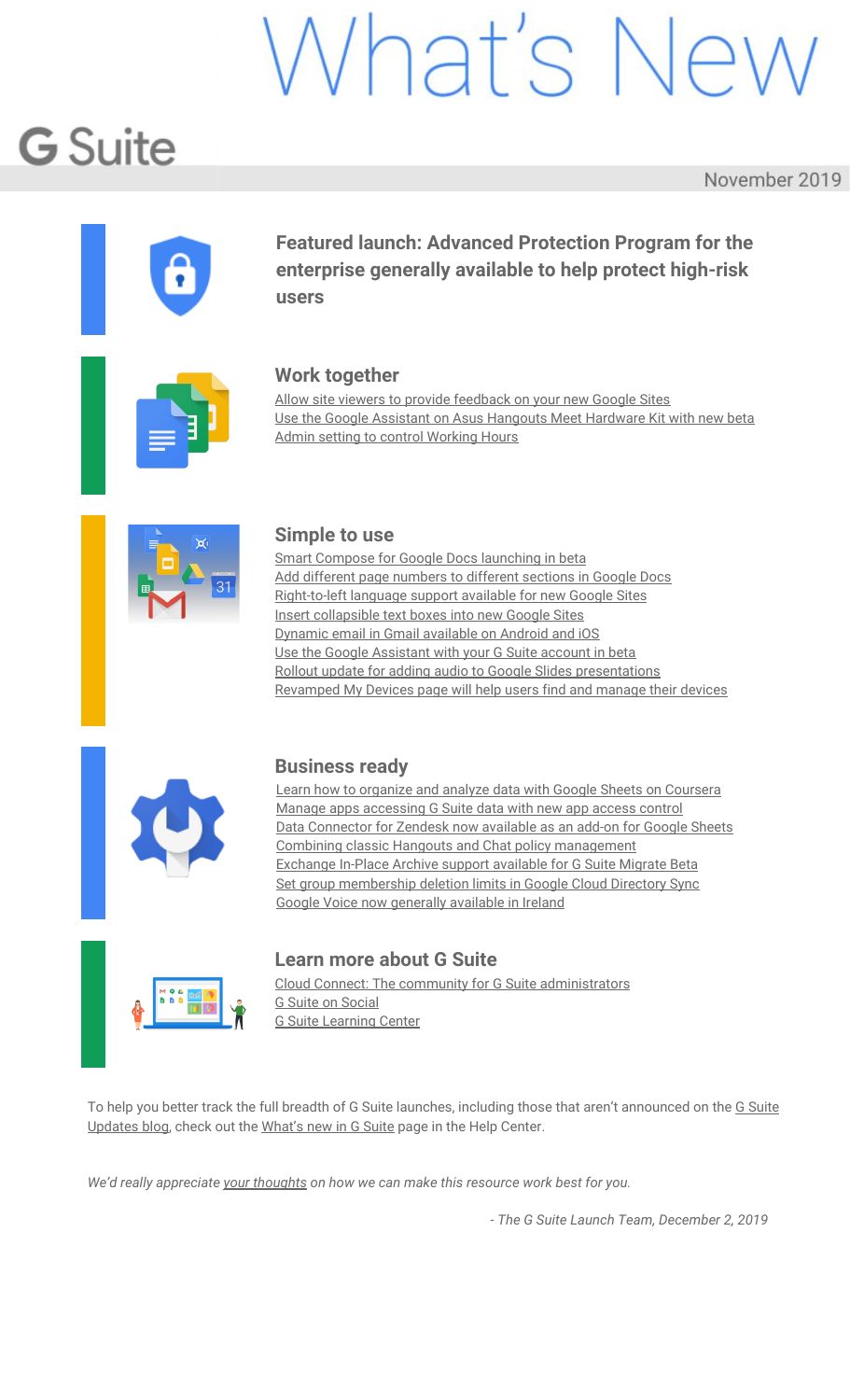# Featured launch: Advanced Protection Program for the enterprise generally available to help protect high-risk users

Announced November 20, 2019 **Administrative Contract of Administrative Administrative** - [back](#page-0-0) to top -

#### **What's changing**

The Advanced Protection Program for the enterprise is now generally [available](https://gsuiteupdates.googleblog.com/2019/07/advanced-protection-program-enterprise.html). It was previously available in [beta](https://gsuiteupdates.googleblog.com/2019/07/advanced-protection-program-enterprise.html).

**Who's impacted**

Admins and end users

#### **Why you'd use it**

The Advanced Protection Program for the enterprise enforces a specific set of high security policies for employees in your organization that are most at risk for targeted attacks. Targeted attacks describe sophisticated, low volume handcrafted attacks that are often carried out by highly motivated professional or government backed groups. Employees at risk of targeted attacks that may benefit from the program include, for example, IT admins, executives, and employees in regulated industries such as finance or government.

The individual policies currently included in the Advanced Protection Program are also available to G Suite admins and users outside of the program. However, the Advanced Protection Program for the enterprise offers an easy-to-use bundle of our strongest account security settings for your organization's high-risk users, and the program is constantly evolving to ensure these users continue to have Google's strongest account security in place.

#### **How to get started**

- **Admins**:
	- By default, all users will be able to enroll in the program. Admins can turn it off for users on a per-OU basis at *Admin console > Security > Advanced Protection Program*.
	- For [beta](https://gsuiteupdates.googleblog.com/2019/07/advanced-protection-program-enterprise.html) users: During the beta, the feature was off by default unless admins specifically turned it on. Now, it will be on by default for all users. If you turned it on and then off again for some users during the beta, the setting will remain off for those users and they will not be able to enroll unless you turn it on.
	- o Use our Help Center to find out more about the Advanced [Protection](https://support.google.com/a/answer/9378686) Program for enterprise.
- **End users:** Once enabled, users can complete their self-enrollment by visiting [g.co/advancedprotection](http://g.co/advancedprotection) and clicking on 'Get Started'.

#### **Additional details**

**Policies enforced for users in the Advanced Protection Program** Policies enforced for users in the program include: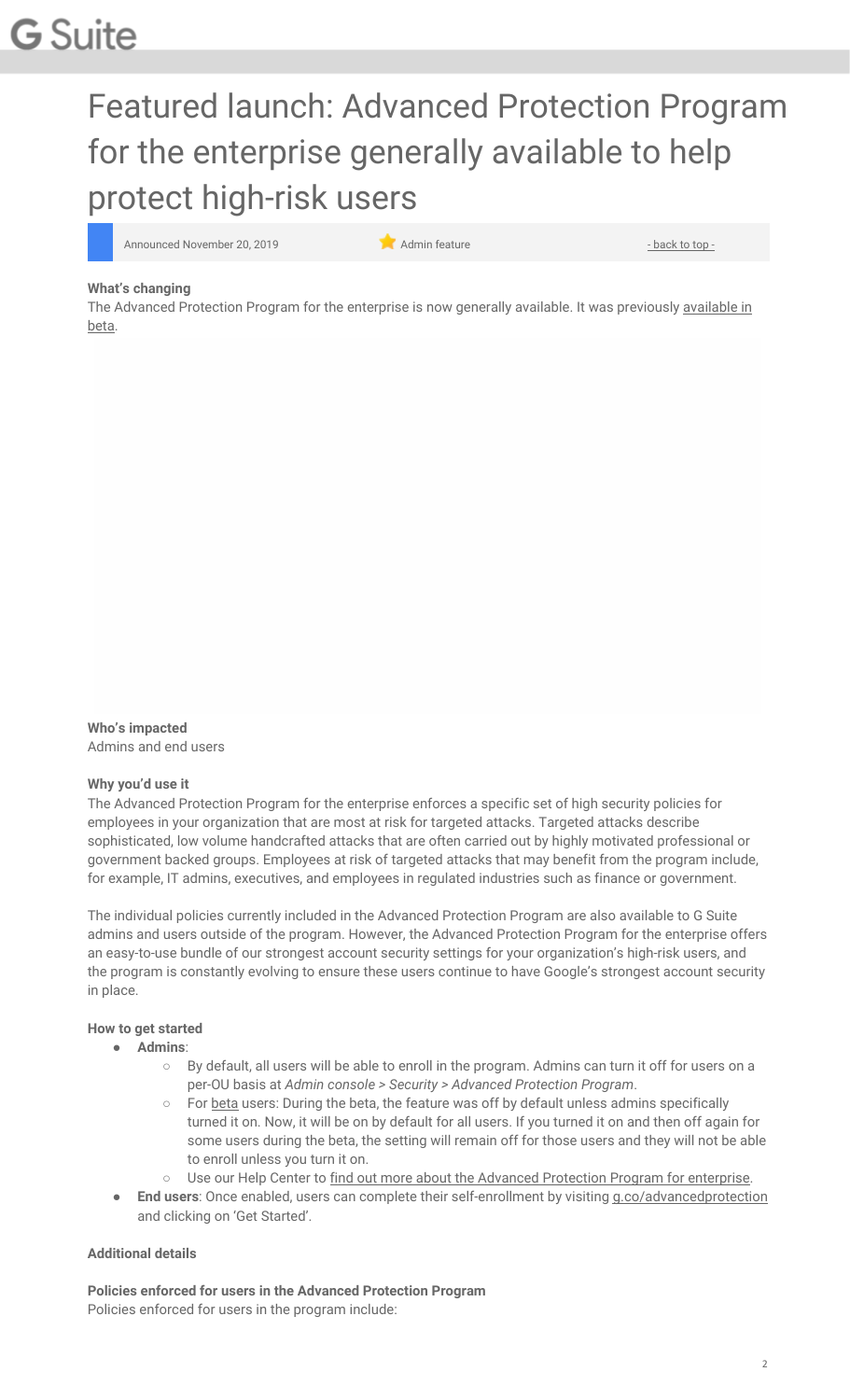- Requiring the use of security keys (such as the Titan Security Key) for maximum protection against phishing.
- Automatically blocking access of most third party apps to Drive and Gmail data if those apps are not explicitly trusted by the admin.
- Enhanced email scanning for threats.
- Download protections from Google Safe Browsing for certain file types when signed into Google Chrome with the same identity.

Use our Help Center to find out more details about these [policies](https://support.google.com/a/answer/9378686).

#### **Requirements for users in the Advanced Protection Program**

The Advanced Protection Program is available for all users in all G Suite and Cloud Identity organizations unless admins turn it off for some or all users. When users enroll in the Advanced Protection Program, they will need:

- To register two security keys (one as a backup)
- To re-sign in on all their devices using a password and security key. They'll be signed out of all devices when they enroll.

Details and requirements will be explained to users as they enroll themselves in the program at [g.co/advancedprotection.](http://g.co/advancedprotection)

#### **New default: Allow security codes without remote access**

In the beta, you had an option to allow or not allow the use of security codes for your users who sign up for the Advanced Protection Program. Now, we're adding a new option in addition to the previous two. The new option, allow security codes without remote access, will mean users can only use security codes they generate on the same device or local network.

This new option, allow security codes without remote access, will be the default for new and existing users. So any users who were not allowed to use security codes during the beta will be allowed to use security codes without remote access when general availability rolls out to your domain. Note that if you chose 'allow security codes' in the beta, that choice will persist when the GA version rolls out to your domain.

If you want to change this for all or some users, go to *Admin console > Security > Advanced Protection Program* and choose between:

- Don't allow users to generate security codes.
- Allow security codes without remote access (default).
- Allow security codes with remote access.

See our Help Center for more [information](https://support.google.com/a/answer/9176657#securitycode) on the new security code options.

| Security > Advanced Protection Program (Beta)<br>Security<br>Organizational Units |   | Showing settings for users in titanium-test9    |                                                                                                                                                                                                                        |   |
|-----------------------------------------------------------------------------------|---|-------------------------------------------------|------------------------------------------------------------------------------------------------------------------------------------------------------------------------------------------------------------------------|---|
|                                                                                   |   |                                                 |                                                                                                                                                                                                                        |   |
|                                                                                   |   |                                                 |                                                                                                                                                                                                                        |   |
|                                                                                   | ٨ | Advanced Protection Program (Beta)              |                                                                                                                                                                                                                        | ۸ |
| Search for organizational units                                                   |   | <b>Enrollment</b><br>Applied of titanium testly | Safeguard the Google Accounts of users who are at risk of targeted attacks. Learn more                                                                                                                                 |   |
| titanium-test9                                                                    |   |                                                 | Allow users to enroll in the Advanced Protection Program                                                                                                                                                               |   |
| K Test                                                                            | e |                                                 | If you disable enrollment after previously enabling it, users who are already enrolled<br>Θ<br>in the Advanced Protection Program are still enrolled. Change individual enrollment<br>in the user profile . Learn more |   |
|                                                                                   |   |                                                 | For enrolled users, Advanced Protection Program policies override policies you<br>configure manually. 2-step verification enrollment needs to be allowed before users<br>can enroll in Advanced protection.            |   |
|                                                                                   |   |                                                 | Enable user enrollment<br>$\odot$<br>Disable user enrollment                                                                                                                                                           |   |
|                                                                                   |   |                                                 |                                                                                                                                                                                                                        |   |
|                                                                                   |   |                                                 | Security codes<br>Security codes are single-use codes that can be used where security keys are not supported.<br>Users can generate these codes from https://g.co/sc. Learn more                                       |   |
|                                                                                   |   |                                                 | Do not allow users to generate security codes                                                                                                                                                                          |   |
|                                                                                   |   |                                                 | (c) Allow security codes without remote access<br>Users can generate security codes for use on the same device or local network (NAT or<br>L4N0                                                                        |   |
|                                                                                   |   |                                                 | Allow security codes with remote access<br>Users can generate codes for use across devices or networks, such as when accessing<br>a remote server.                                                                     |   |
|                                                                                   |   |                                                 | Changes may take up to 24 hours to propagate to all users.<br>Prior changes can be seen in Audit log                                                                                                                   |   |

*Admins can allow or prevent their users from being able to opt-in to Advanced Protection*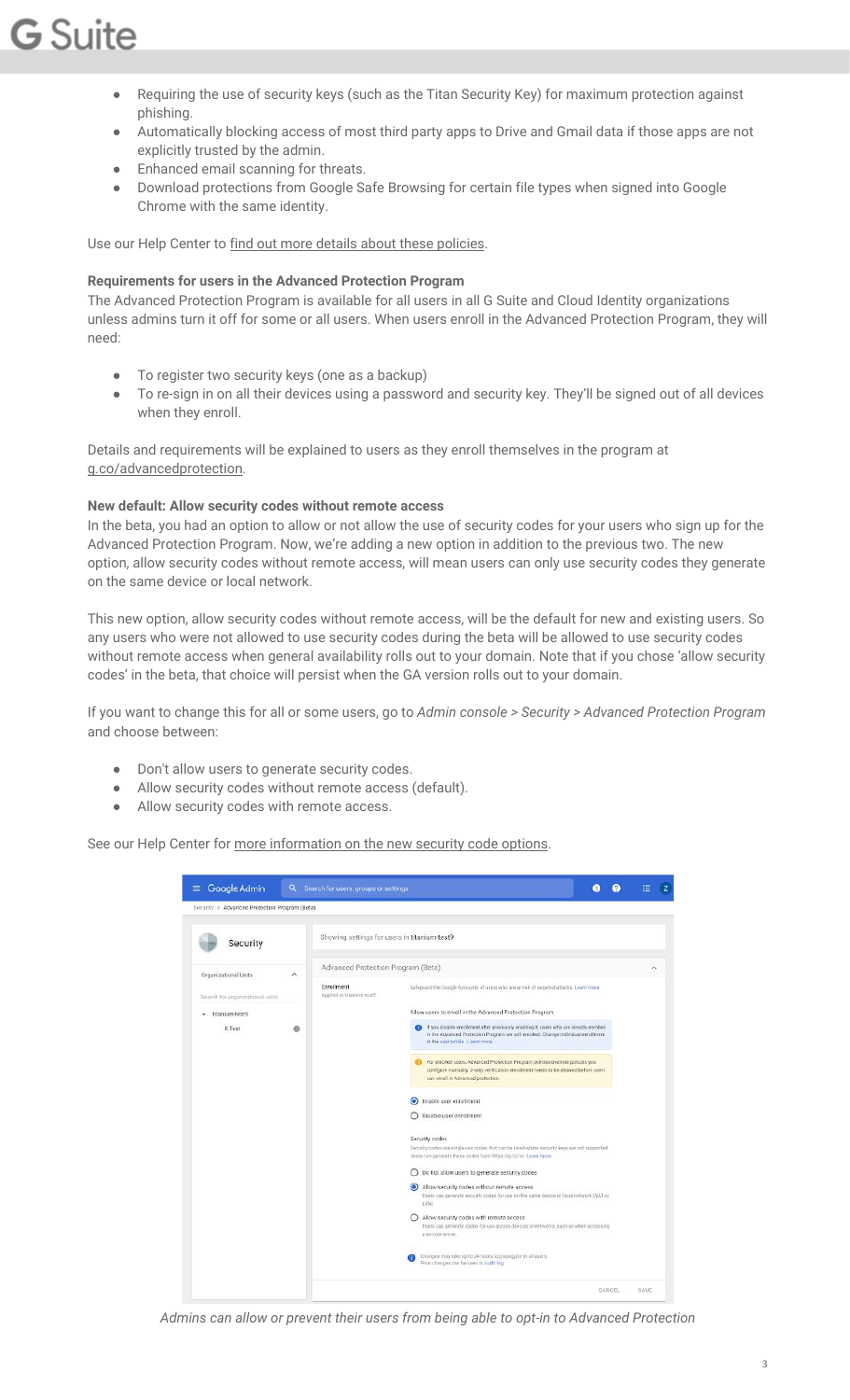# Work together

## <span id="page-3-0"></span>Allow site viewers to provide feedback on your new Google Sites



#### **Announcement: Allow viewers to provide feedback on your new Google Sites**

#### **What's changing**

Site viewers can now provide feedback on a site directly from the site itself. The feedback will be sent to the site owners and editors by email, but site viewers will not see the owner's email address directly.

**Who's impacted** End users

#### **Why you'd use it**

Sites can be a useful way to share information within your organization. Sometimes, site viewers may want to contact the site owner to provide feedback or ask a question, but it's not always clear who the site viewer should contact or how to do so. With this feature, site viewers can provide feedback and ask their questions quickly and easily, without needing to leave the page or know the right point of contact.

For example, site viewers could:

- Request changes or additional site content
- Highlight out-of-date content
- Flag broken links or other errors
- Identify particularly helpful content or give more general praise
- Ask questions when they don't understand something

#### **How to get started**

Note: This feature is only available for G Suite domain-owned sites; it is **not available** for consumers and non G Suite organizations.

- **Site creators and editors:**
	- For **newly created sites**, this feature will be **ON** by default.
	- For **existing sites**, this feature will be **OFF** by default.
	- To enable or disable this feature, go to More > Site Info Settings > Show Contact Form. Then, at the top right select "**Publish**".
	- o Use our Help Center to learn more about adding a [contact](https://support.google.com/sites/answer/98216#contact) form to your site.

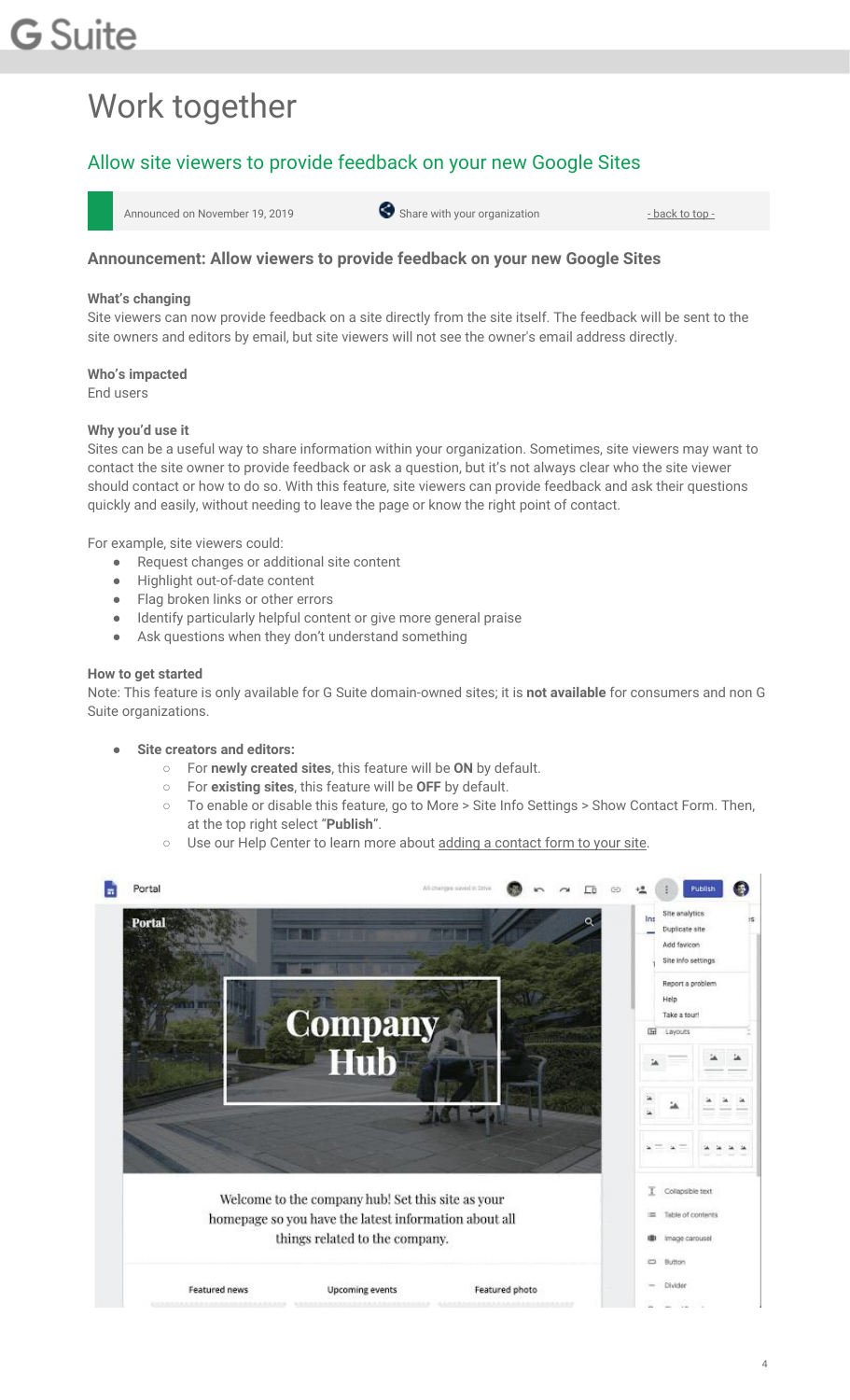#### ● **Site viewers:**

- When this feature is enabled for a G Suite domain-owned site, site viewers must be logged in to a Google account to share feedback.
- Click the site info icon (bottom left corner) and select "Contact". Then, feedback can be entered in the dialog box and submitted.
- Once feedback is submitted, the site owner will be notified via email.



#### **Additional details**

When feedback is submitted, the site owner will receive an email containing:

- The page where feedback was submitted from
- The message
- The email address of the person who submitted the feedback

This email will be received by the site owner (whomever owns the draft site stored in Drive). For files in a Shared Drive, the email will be sent to all organizers of that specific Shared Drive.

From that email, a site owner has the option to reply and start a conversation with the feedback provider. When site owners click "reply", the email response will be addressed to the feedback provider.

| Google Sites                                                                                                                                                                                                                |  |  |
|-----------------------------------------------------------------------------------------------------------------------------------------------------------------------------------------------------------------------------|--|--|
| A<br>Portal + Home                                                                                                                                                                                                          |  |  |
| Message sent by Jane Doe (janedoe@acme.com)                                                                                                                                                                                 |  |  |
| There is a broken link in the 'Featured news' section. Please fol-                                                                                                                                                          |  |  |
| Google Sites: Cheste and publish weits/ted<br>C Google LLC 1600 Amphitheatre Parkway, Mountain View, CA 94043, USA<br>You're receiving this email because you've enabled site visitors to contact you about a site you own. |  |  |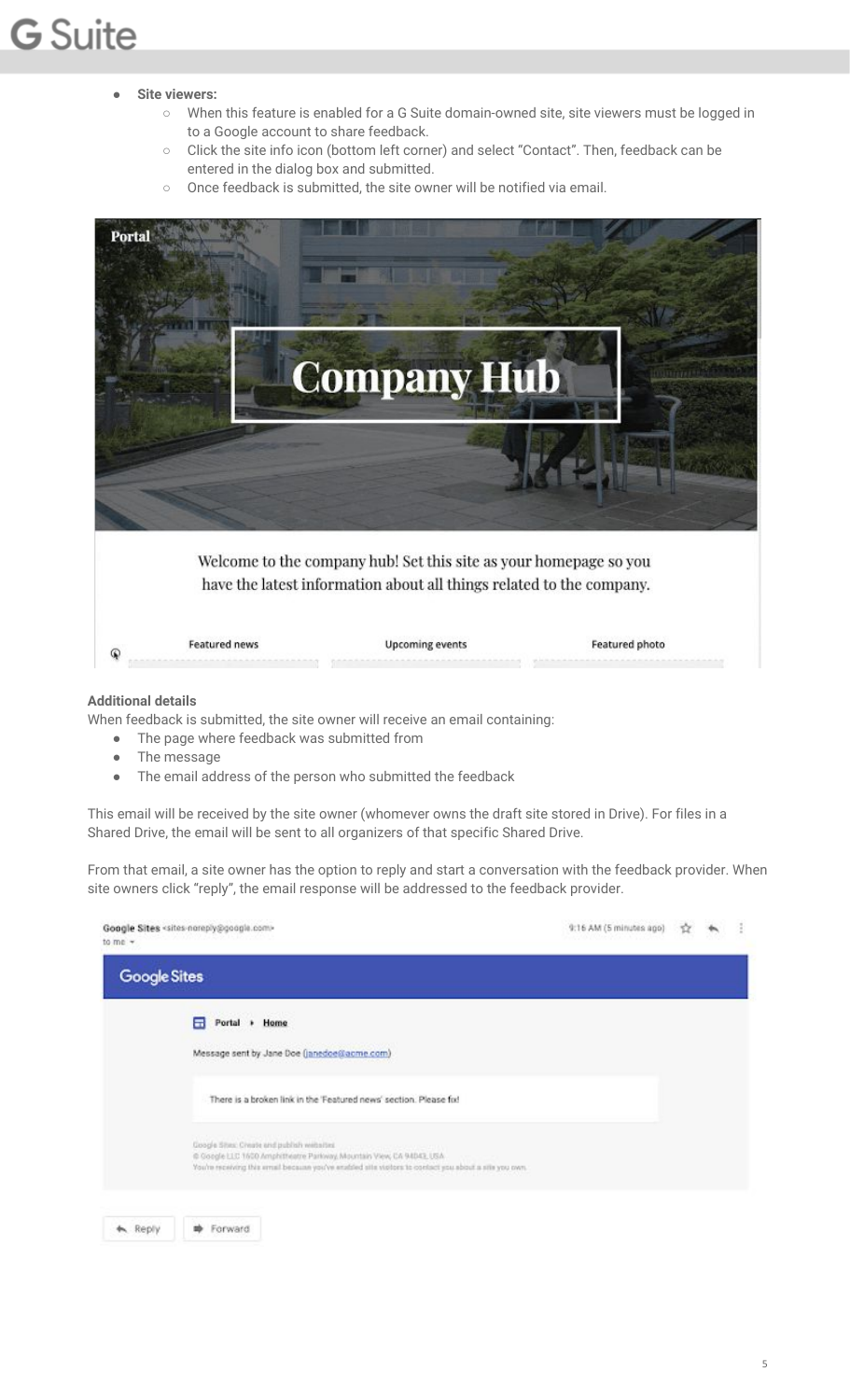# <span id="page-5-0"></span>Use the Google Assistant on Asus Hangouts Meet Hardware Kit with new beta



#### **What's changing**

We're launching a beta program to let you use the Google Assistant on the Asus Hangouts Meet Hardware Kit. This hardware can now respond to voice commands to join a meeting, exit a meeting, call a phone number, and turn on spoken feedback.



#### **Who's Impacted**

Admins and end users

#### **Why you'd use it**

Using the Google Assistant to control the Asus Hangouts Meet Hardware Kit can help:

- Create a more seamless meeting experience with simple and quick voice commands
- Increase accessibility by making it easier to activate spoken feedback

#### **How to get started**

- **Admins**: Apply to be part of the beta program using this [form](https://services.google.com/fb/forms/hangoutsmeethardwarewiththegoogleassistant/).
- **End users:** No action required.

#### **Additional details**

This beta currently only supports the Asus Hangouts Meet hardware kit. Configuration for use must include all of the following:

- Chromebox CN62 or CN65 connected with a Hangouts Meet Hardware speaker mic and MIMO touchscreen
- Chrome version set to 72 or later
- <span id="page-5-1"></span>● Available in English only

### Admin setting to control Working Hours

Announced on November 18, 2019 **Administrative Administrative Administrative** - [back](#page-0-0) to top -

#### **Quick launch summary**

We're adding a setting in the Admin console so you, as an admin, can control whether Working Hours is enabled for users in your domain.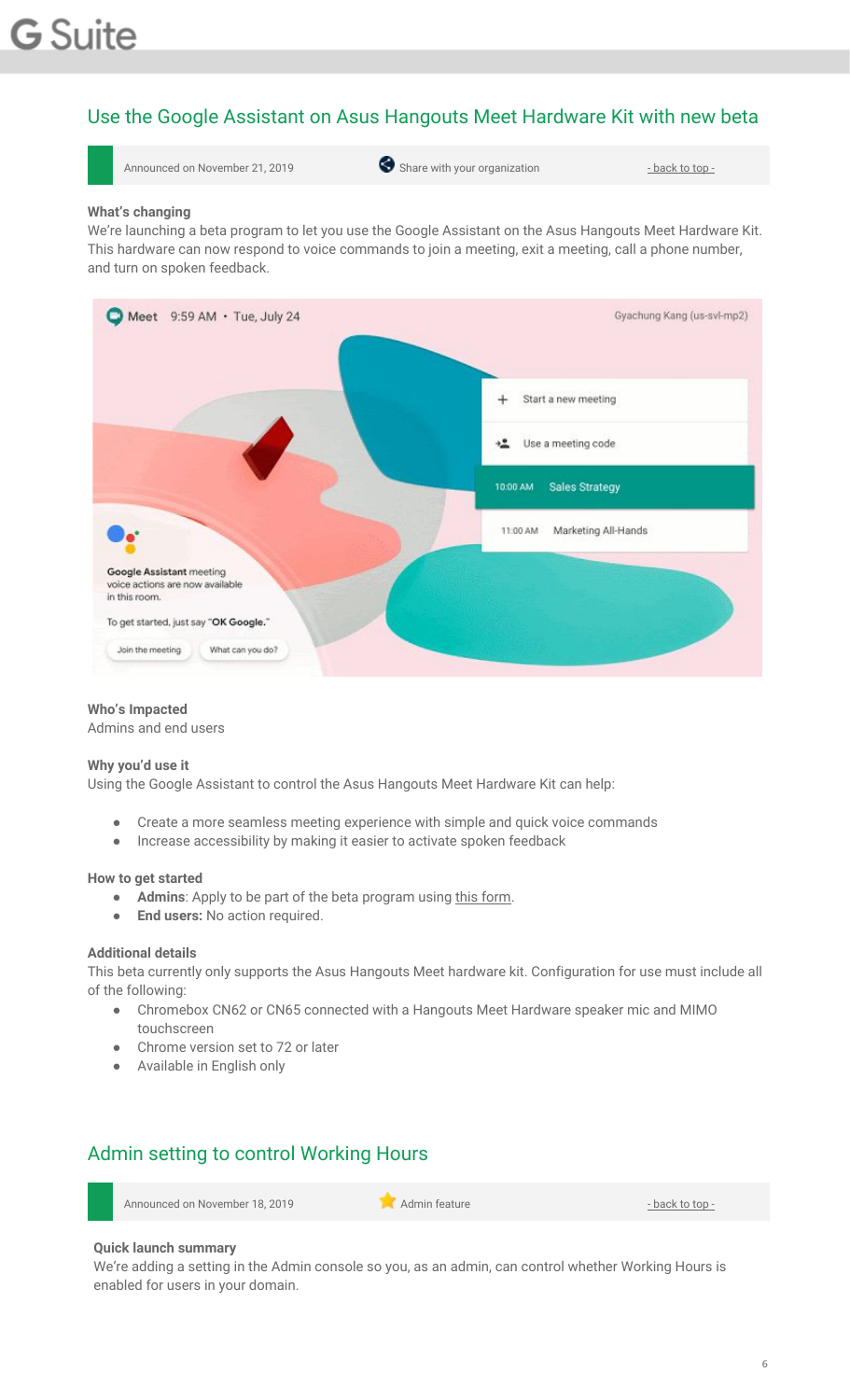If you'd like to disable Working Hours, navigate to *Admin console > Apps > G Suite > Settings for Calendar > Sharing Settings*. There, under "Working Hours" you'll see the new checkbox: "Allow users to set working hours."

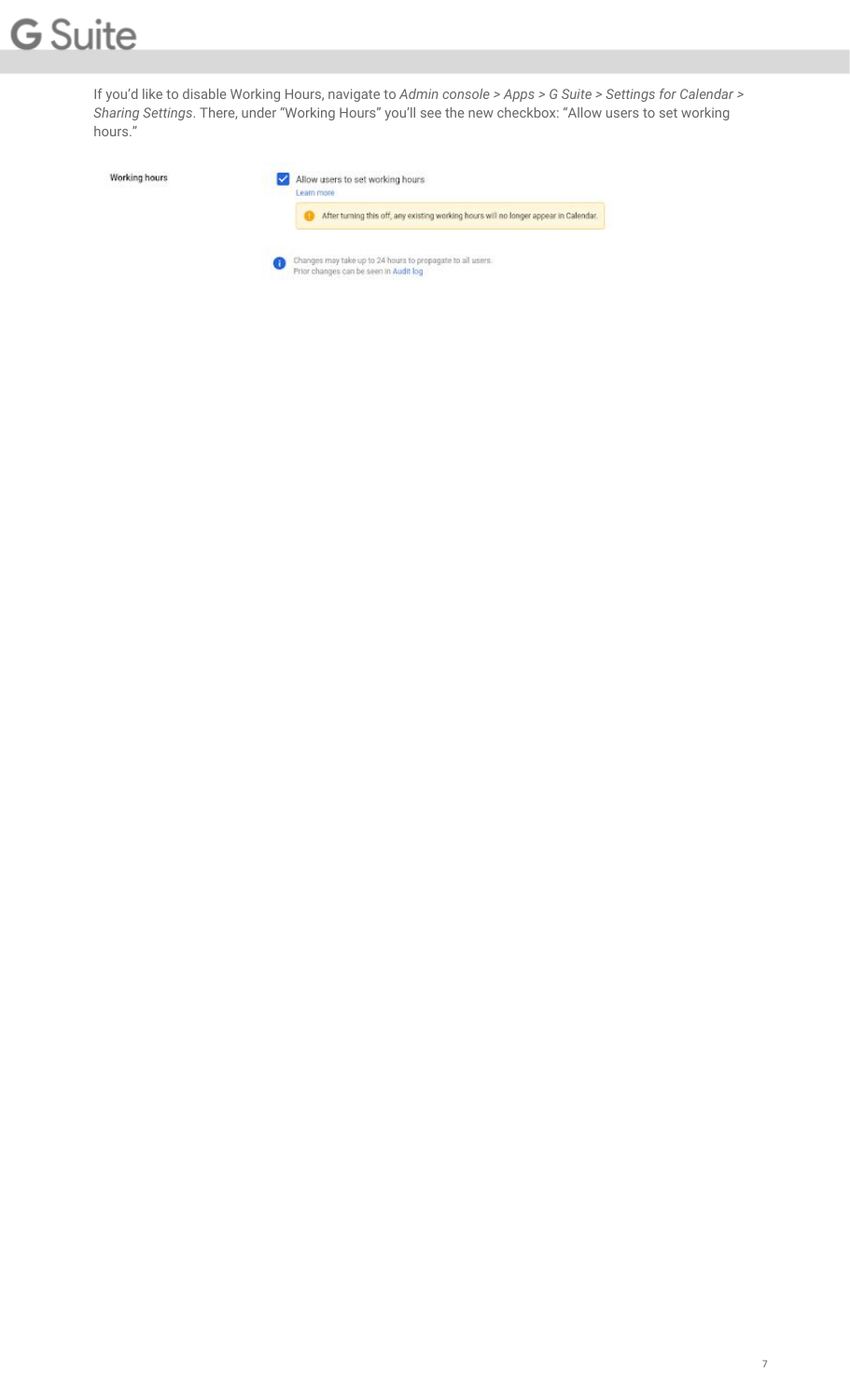# Simple to use

## <span id="page-7-0"></span>Smart Compose for Google Docs launching in beta



#### **What's changing**

Last year, we introduced Smart [Compose](https://gsuiteupdates.googleblog.com/2018/09/gmail-smart-compose-gsuite.html) for Gmail, a feature that uses artificial intelligence to help you draft emails faster. We're now bringing Smart Compose to Google Docs with a new [beta.](https://services.google.com/fb/forms/smartcomposeindocsbeta/) This feature is available on the web.



**Who's impacted** Admins and end users

#### **Why you'd use it**

Smart Compose helps you compose high-quality content in Google Docs faster and more easily. It saves you time by cutting back on repetitive writing, helps reduce the chance of spelling and grammatical errors, and can suggest relevant contextual phrases.

#### **How to get started**

- **Admins**: Sign up for the Smart [Compose](https://services.google.com/fb/forms/smartcomposeindocsbeta/) for Google Docs beta.
- **End users:** Once your domain is whitelisted into the beta, you'll see Smart Compose suggestions as you type. When you see a suggestion you like, press "tab" or right click on your cursor to use it. To turn off Smart Compose, go to *Tools > Preferences* and uncheck "Show Smart Compose Suggestions".

#### **Additional details**

Note that this beta will only be available in English.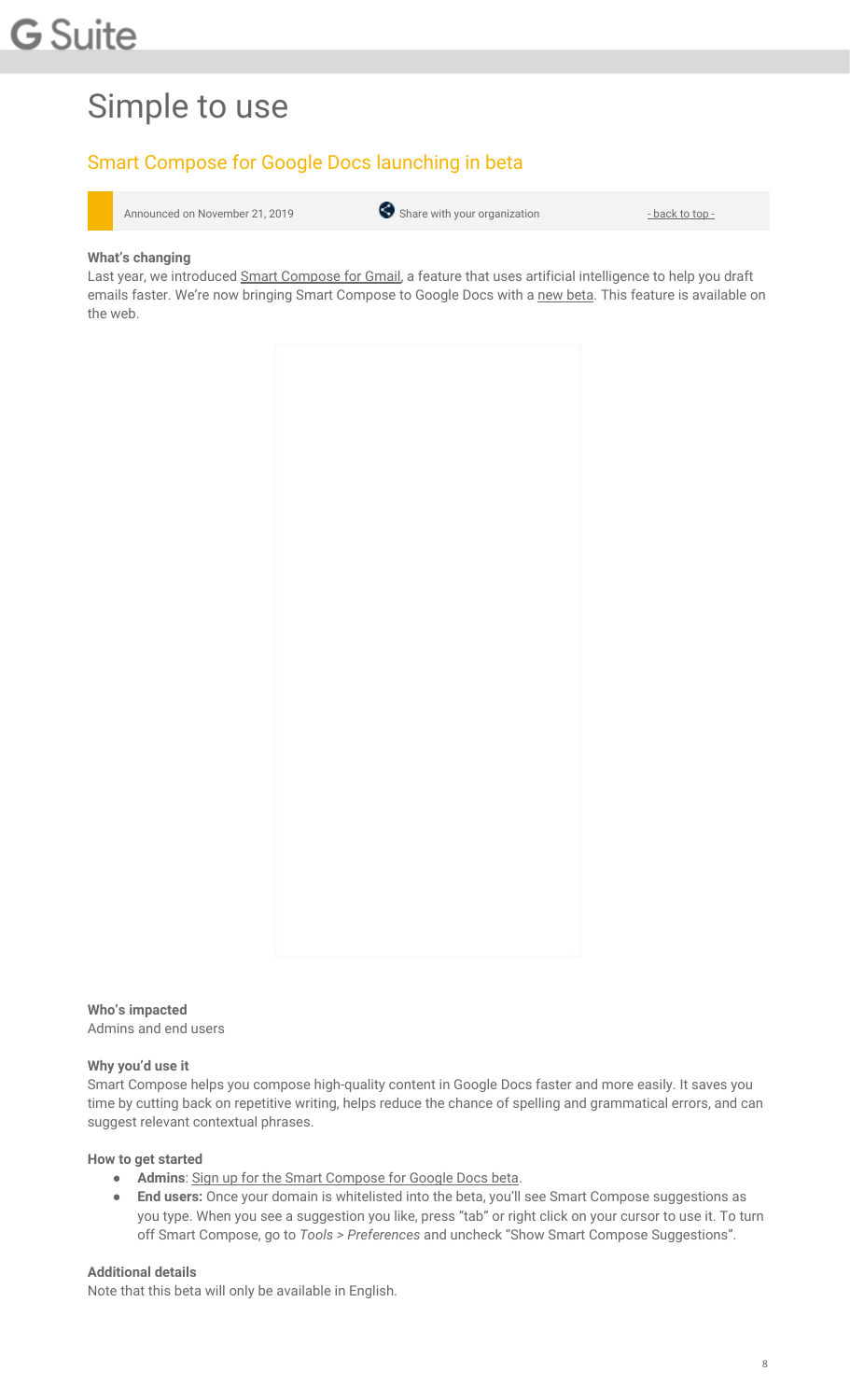# <span id="page-8-0"></span>Add different page numbers to different sections in Google Docs



Announced on November 19, 2019 **Share with your organization** - [back](#page-0-0) to top -

#### **Quick launch summary**

You can now customize which sections to add page numbers to and which number to start counting from in Google Docs.

| <b>Onboarding notes</b><br>图像 | File Edit View transt Forcet Tools Add-ord Help   Last edit was Immates 200      |                                                                                           | B Share<br>æ |
|-------------------------------|----------------------------------------------------------------------------------|-------------------------------------------------------------------------------------------|--------------|
| <b>めの音を見</b> IM-1 IM          |                                                                                  | - Andread - サート B エリムメンの簡単・エヌを目 ID IB · 三十三世 エンタ                                          | <b>Z DOM</b> |
| 画                             |                                                                                  | <b>FOR THE REAL PROPERTY AND INCOME.</b><br>Onboarding quide                              |              |
|                               | We're spiglad to meet you.<br>to here you pet off to a gre-                      | <b>RAFFUCION</b><br>Page numbers<br>×.<br>Whole document                                  |              |
|                               | WHO WE ARE<br><b>Class Wildeson</b><br><b>Die bustt</b>                          | ٠<br>This section (Section 1)<br>$\sim$<br>٠<br>This point forward<br>٠                   |              |
|                               | <b>PRODUCT &amp; PROCESS</b><br><b>Project Process</b><br><b>Weekly Meetings</b> | O Footer<br><sup>(8)</sup> Header<br>2<br>в<br>Show on first page<br>٠                    |              |
|                               | <b>ONEOARDING TASKLIST</b><br>Work 1<br>Week 2                                   | Numbering<br>×<br>٠<br>Start at 1<br>٠                                                    |              |
|                               | <b>HESOURCES</b><br><b>Mixing lists</b><br><b>Glassary of lerms</b>              | C. Gertrust from princess acction<br>x<br>x<br>$\mathbf{z}$<br>Cancel<br>Apply            |              |
|                               | <b>WHO WE ARE</b>                                                                |                                                                                           |              |
|                               | Our mission:                                                                     |                                                                                           |              |
|                               | <b>Brickfurt of Judicial dolors ringits allowant and.</b>                        | Lerem ipsum dolor sil amet, cornectivisam adiptacing will and dram nonumbry midt sucurred |              |
|                               | The team                                                                         |                                                                                           |              |
|                               | England of a copyright shows make the state of the                               | Lotter izeum door sil arte), consectious adipating e91, too diam nonumity nith custored   |              |
|                               | Get to know your boars and ouplans the office! Here                              |                                                                                           | ۰            |

After creating sections in your [document,](https://support.google.com/docs/answer/45893) you can specify which sections to apply the page numbers to- For example, if your doc contains cover pages and table of contents, you can choose to apply page numbers to the body of your doc only.

To access this feature, go to *Insert > Page Numbers > More options*. Use our Help Center to learn more about page [numbers](https://support.google.com/docs/answer/86629?hl=en&co=GENIE.Platform=Desktop) in Google Docs.

This feature, along with [additional](https://gsuiteupdates.googleblog.com/2019/07/more-header-footer-options-docs.html) controls for headers and footers, give you more options to customize your Google Docs.

### <span id="page-8-1"></span>Right-to-left language support available for new Google Sites

Announced on November 12, 2019 **Share with your organization** - [back](#page-0-0) to top -

#### **Quick launch summary**

We've added right-to-left language support in new Google Sites for the following languages:

- Arabic
- Farsi
- Hebrew
- Urdu

When a site editor has their language set to one of the above, the site editing experience will adjust to place the editing sidebars and menus on the left-hand side of the screen. Similarly, once a site is published, site viewers who have their default language set to one of the above will see navigation elements like menus reversed to match the right-to-left language.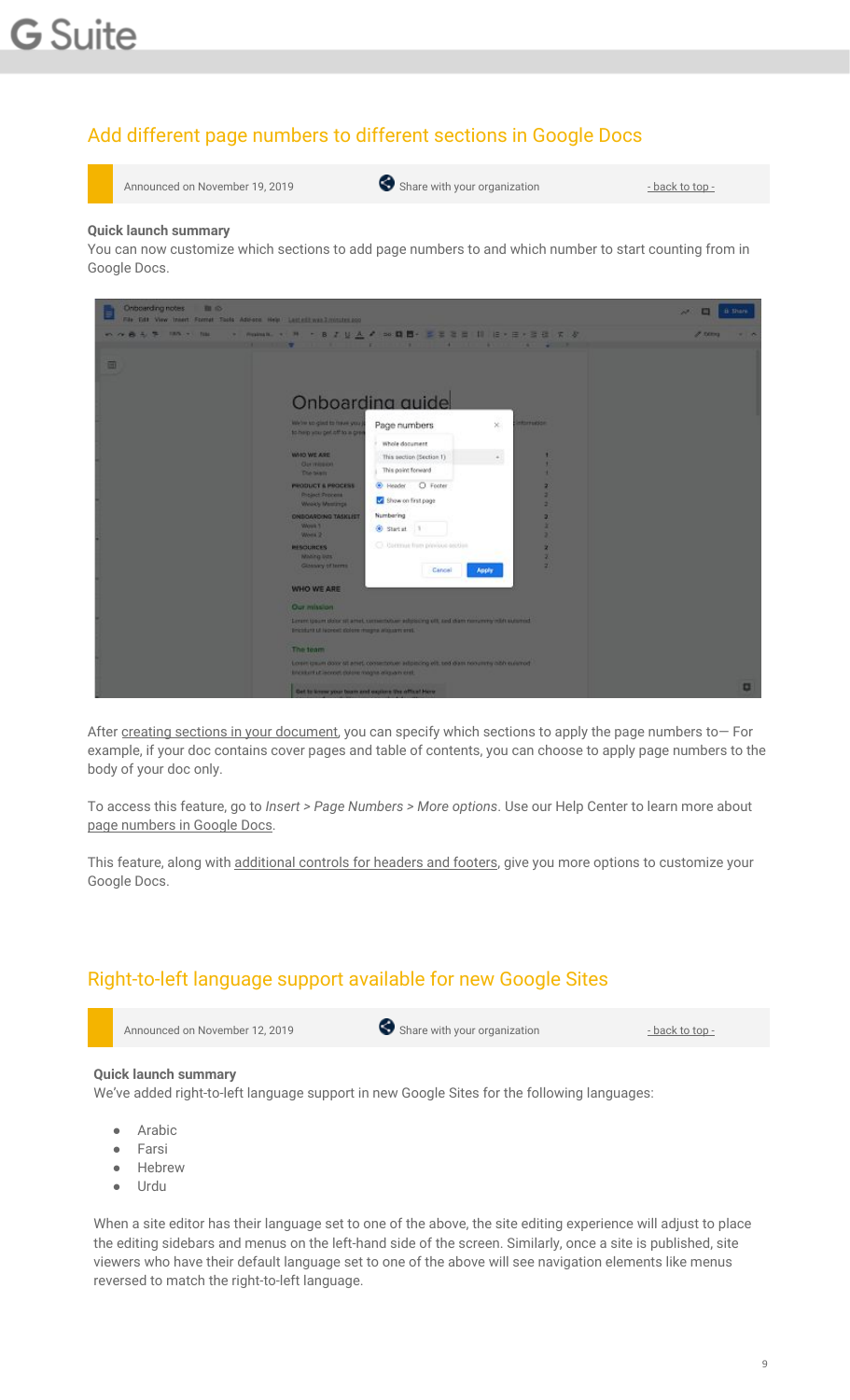

### <span id="page-9-0"></span>Insert collapsible text boxes into new Google Sites

| Share with your organization<br>Announced on November 5, 2019<br>- back to top - |
|----------------------------------------------------------------------------------|
|----------------------------------------------------------------------------------|

#### **Quick launch summary**

Site editors can now insert collapsible text boxes into a new Google Site, which site viewers can click to expand. Collapsible text boxes can help condense large blocks of text, like content on FAQ or Help Center pages, allowing site viewers to quickly navigate to the most relevant information.

To learn more about using [collapsible](https://support.google.com/sites/answer/90538) text boxes in Google Sites, visit our Help Center.

| Tr.<br>$\overline{\phantom{a}}$<br>Create, name, or copy a site<br>Text box<br>くう<br>Click to edit text<br>л<br>Embed<br>From Drive<br><u>All American Street Administration</u><br><b>IEE</b> Layouts<br>Create & name a Google Site<br>Rename your site<br>1A<br>Add a title<br>ä<br>Click to edit text<br>Click to edit text<br>T Collapsible text<br>Create & name a Google Site<br>Table of contents<br>画<br>Image carousel<br>喞<br>Rename your site<br>$\checkmark$<br>co Button<br>$-$ Divider<br><b>D</b> YouTube<br>Add a title<br>$\checkmark$<br>а<br>Calendar<br>$Q$ Map<br><b>目</b> Docs<br>٠ | How to use Sites | Edit Share<br>Publish<br><b>Home</b><br>Create | Pages<br>Insert<br>Themes |
|------------------------------------------------------------------------------------------------------------------------------------------------------------------------------------------------------------------------------------------------------------------------------------------------------------------------------------------------------------------------------------------------------------------------------------------------------------------------------------------------------------------------------------------------------------------------------------------------------------|------------------|------------------------------------------------|---------------------------|
|                                                                                                                                                                                                                                                                                                                                                                                                                                                                                                                                                                                                            |                  |                                                | Images                    |
|                                                                                                                                                                                                                                                                                                                                                                                                                                                                                                                                                                                                            |                  |                                                |                           |
|                                                                                                                                                                                                                                                                                                                                                                                                                                                                                                                                                                                                            |                  |                                                |                           |
|                                                                                                                                                                                                                                                                                                                                                                                                                                                                                                                                                                                                            |                  |                                                |                           |
|                                                                                                                                                                                                                                                                                                                                                                                                                                                                                                                                                                                                            |                  |                                                | ۵A.                       |
|                                                                                                                                                                                                                                                                                                                                                                                                                                                                                                                                                                                                            |                  |                                                |                           |
|                                                                                                                                                                                                                                                                                                                                                                                                                                                                                                                                                                                                            |                  |                                                |                           |
|                                                                                                                                                                                                                                                                                                                                                                                                                                                                                                                                                                                                            |                  |                                                |                           |
|                                                                                                                                                                                                                                                                                                                                                                                                                                                                                                                                                                                                            |                  |                                                |                           |
|                                                                                                                                                                                                                                                                                                                                                                                                                                                                                                                                                                                                            |                  |                                                |                           |
|                                                                                                                                                                                                                                                                                                                                                                                                                                                                                                                                                                                                            |                  |                                                |                           |
|                                                                                                                                                                                                                                                                                                                                                                                                                                                                                                                                                                                                            |                  |                                                |                           |
|                                                                                                                                                                                                                                                                                                                                                                                                                                                                                                                                                                                                            |                  |                                                |                           |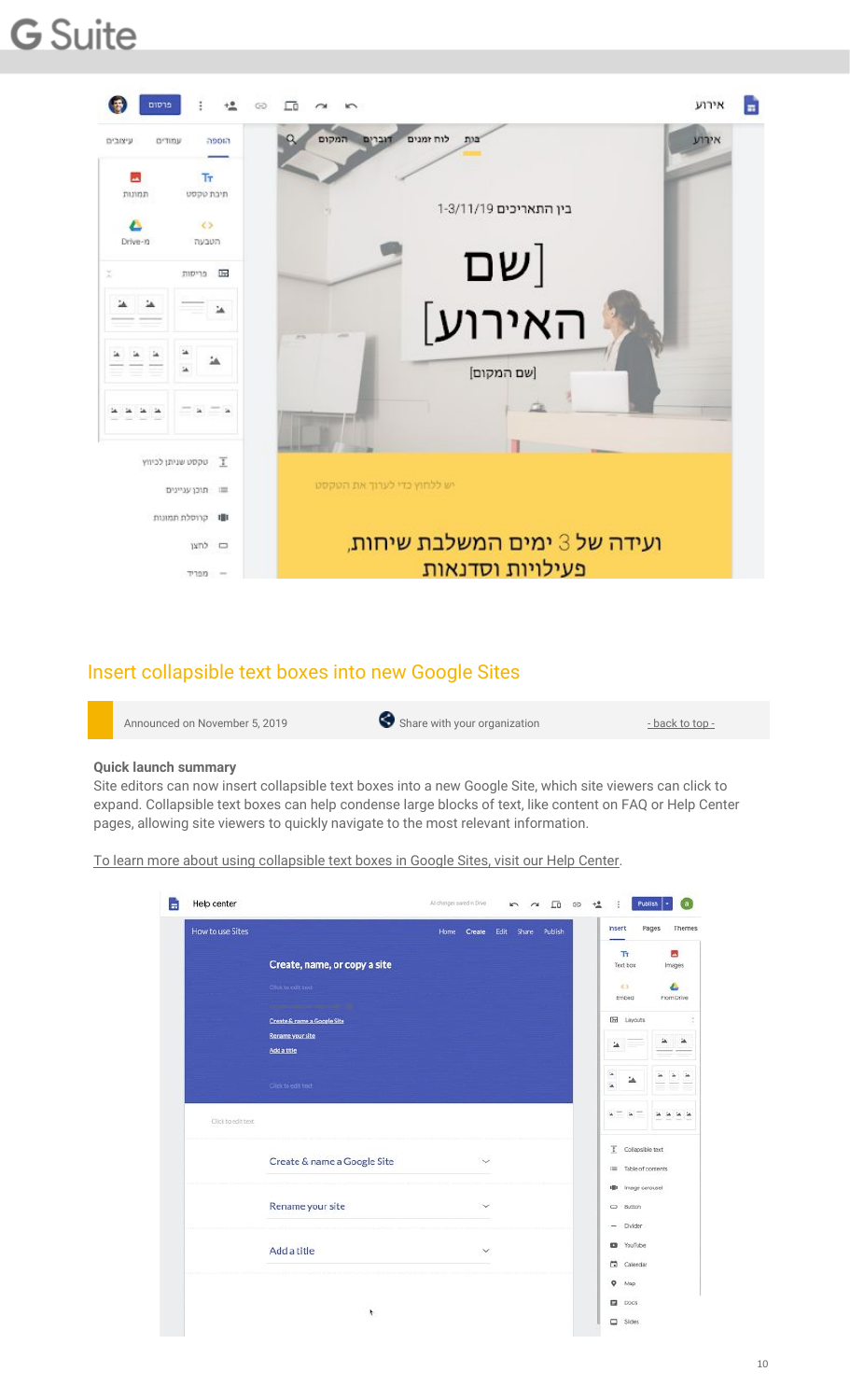### <span id="page-10-0"></span>Dynamic email in Gmail available on Android and iOS



Announced on November 21, 2019 Share with your organization - [back](#page-0-0) to top - back to top -

#### **Quick launch summary**

We previously [announced](https://gsuiteupdates.googleblog.com/2019/06/dynamic-email-in-gmail-becoming-GA.html) dynamic emails for Gmail on the web. This functionality is now rolling out to Gmail on Android and iOS.

Dynamic email brings the richness and interactivity of AMP to your mobile device, allowing you to take action directly within a message. You can respond to a comment, RSVP to an event, manage subscription preferences, and more.

The content of Dynamic email can be kept up to date, which means you can open an email and view the most up-to-date order status of an e-commerce order or the latest job postings.



## <span id="page-10-1"></span>Use the Google Assistant with your G Suite account in beta

| Announced on November 21, 2019 |  | Share with your organization | <u>- back to top -</u> |
|--------------------------------|--|------------------------------|------------------------|
|--------------------------------|--|------------------------------|------------------------|

#### **What's changing**

We're opening a beta program to allow G Suite users to accomplish more on-the-go with the Google Assistant when logged in with a G Suite account. The Google Assistant will respond to voice commands for certain Google Calendar and Gmail functions and:

- Let you know when your next meeting is
- Create, cancel or reschedule a Calendar event
- Send a note to event attendees via email
- Send an email
- Dial into a meeting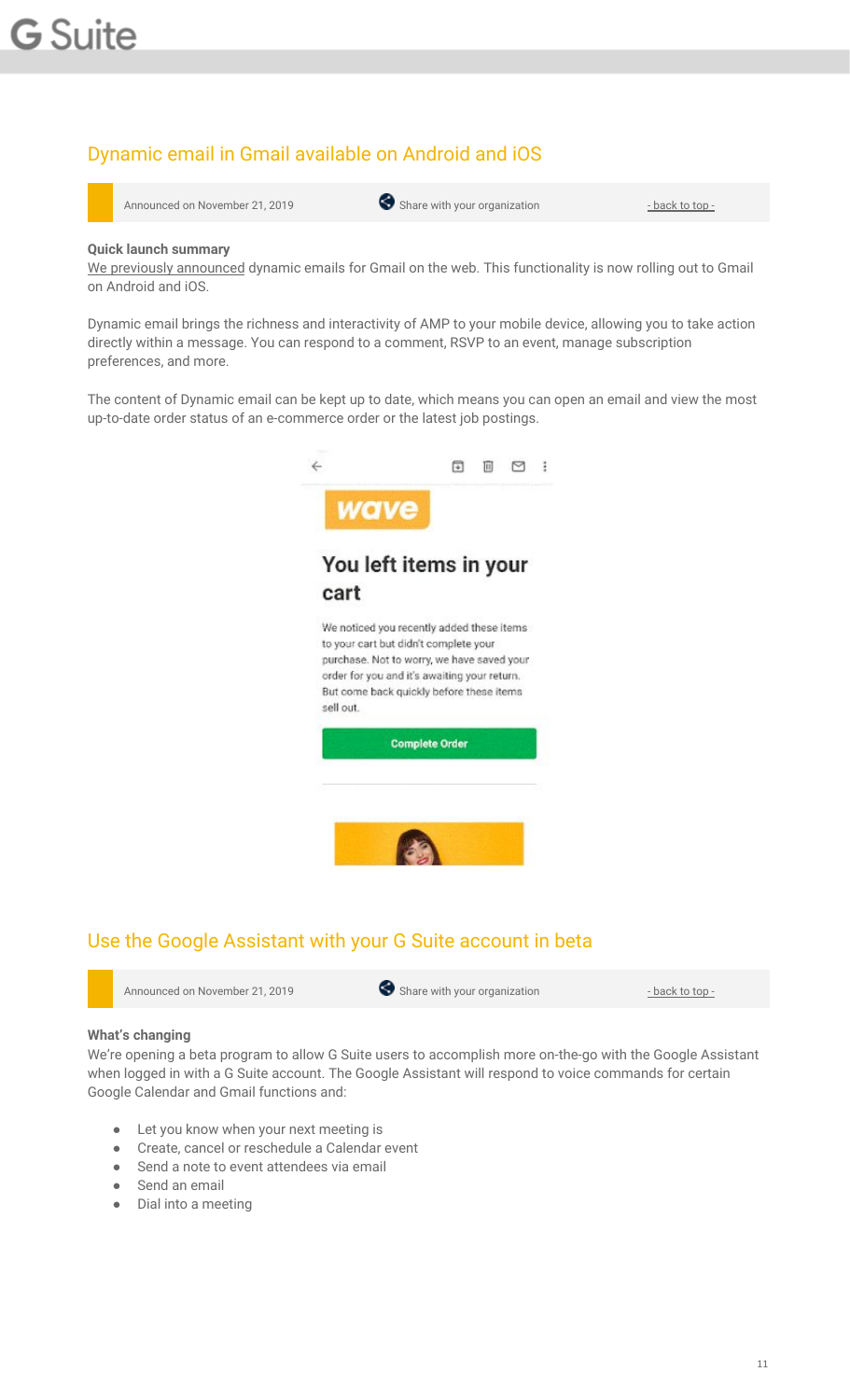

**Whos impacted** Admins and end users

#### **Why you'd use it**

By using the Google Assistant with your G Suite account, you can easily accomplish work-related tasks while on the go.

#### **How to get started**

- **Admins**: Apply to be part of the beta program using this [form](https://services.google.com/fb/forms/googleassistantforgsuite-betatestapplication/).
- **End users:** No action required.

#### **Additional details**

To use this functionality in the Google Assistant, you must be logged in to your G Suite account. Additionally, if you have both a personal and a G Suite account, please note that the Assistant can only answer questions for one account at a time. You must switch between those accounts if you'd like to ask a question about your other account. This beta functionality is only available in English.

### <span id="page-11-0"></span>Rollout update for adding audio to Google Slides presentations

Announced on November 11, 2019 **Share with your organization** - [back](#page-0-0) to top -

#### **Quick launch summary**

Earlier this year, we announced the ability to add audio to Google Slides [presentations](https://gsuiteupdates.googleblog.com/2019/04/add-audio-to-slides.html). This feature is fully available to Rapid release domains now. It's currently rolling out to Scheduled release domains and should be fully available to all users by the end of November.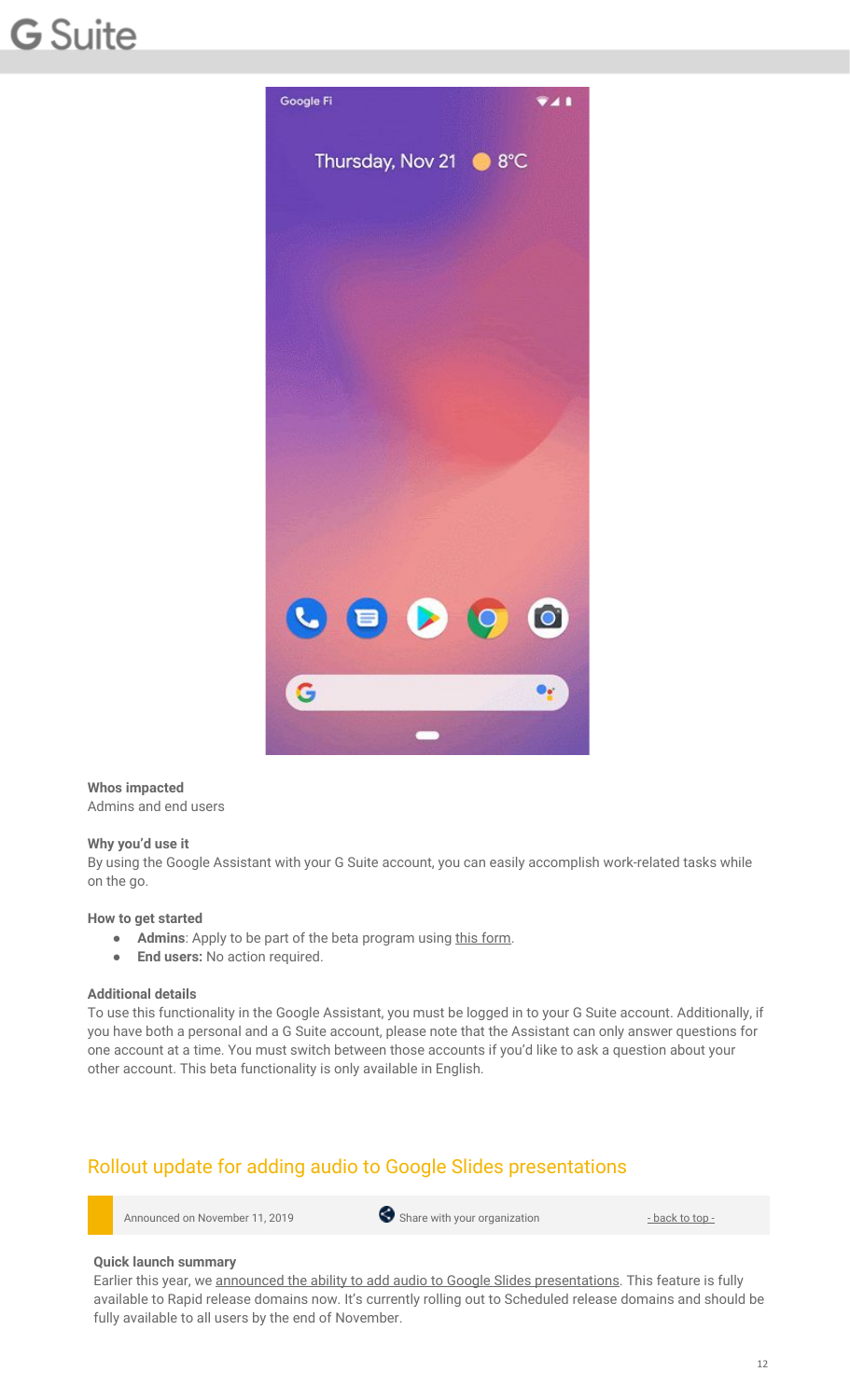### <span id="page-12-0"></span>Revamped My Devices page will help users find and manage their devices



#### **Quick launch summary**

We're making some updates to the My [Devices](https://www.google.com/apps/mydevices) page. Users can go to the page to see the devices they've used to log in to G Suite and then manage those devices. It includes detailed device information, an option to log out of the device, and an option to wipe the device. You may notice:

- A new URL, as the page is now found at [mydevices.google.com,](http://mydevices.google.com/) rather than
- [google.com/apps/mydevices](https://www.google.com/apps/mydevices). Soon, we'll start to redirect users from the old site to the new site.
- The page now includes both mobile and desktop devices. The old page only showed mobile devices.
- Detailed device information. This is the same as the previous site.
- Options to manage device access and wipe the device if desired. This is the same as the previous site.

| Google My Devices |                                                                                          | o            |  |
|-------------------|------------------------------------------------------------------------------------------|--------------|--|
|                   |                                                                                          |              |  |
|                   | Manage your devices<br>Access device information, find your devices and keep them secure |              |  |
| Active (3)        | Inactive (2)                                                                             |              |  |
|                   | Google Pixel C<br>Android device - active 2 hours ago                                    | $\checkmark$ |  |
|                   | Google Pixelbook<br>Chrome OS device - active 2 hours ago                                | $\sim$       |  |
| <b>iO5</b>        | iPhone 7<br>iOS device - active 3 hours ago                                              | ×            |  |
|                   |                                                                                          |              |  |
|                   | Privacy Policy . Terms of Service . Help                                                 |              |  |

*The new My Devices page at mydevices.google.com*

|                                                                                                                      |                            |                |                                                                                                                                                                                              | <b>E</b> Show all devices |
|----------------------------------------------------------------------------------------------------------------------|----------------------------|----------------|----------------------------------------------------------------------------------------------------------------------------------------------------------------------------------------------|---------------------------|
| ADMIN's Pixel 2<br>Pixel 2                                                                                           | ADMIN's Ploat 2<br>Pixel 2 |                | Add Device                                                                                                                                                                                   |                           |
| INFO.                                                                                                                | MANAGE                     |                | LOCATE                                                                                                                                                                                       |                           |
| Edit<br><b>ADMIN's Pixel 2</b><br>Model: Plant 2<br>Hardware Id: 3575370XXXXXXX<br>Android Version: 8.1.0            | Reset PIN                  | Ring<br>Device | <b>Silver</b><br>For development of<br>relopment purposes only<br>$\mathbb{C}^{\bullet}_{\alpha}$<br>Maximum Mall<br><b>Niger</b><br>fasten.<br><b>Chat</b><br><b>THEFT</b><br>سما<br>Nonta: |                           |
| Build Number: OPM1.171019.XXX<br>Kernel Version: 4.4.88-g93267b125XX<br>Baseband Version: g8998-00164-<br>1710262031 | Lock<br>Device             | Wipe<br>Device | <b>South Sudar</b><br><b>Direct</b><br><b>Contract</b><br>nac<br><b>Tans</b>                                                                                                                 |                           |
| Last Sync: 27 Sep, 2019 11:48 AM<br>Registered: 27 Sep. 2019 11:48 AM<br>Status: Inactive                            |                            |                | Argola .<br>m<br>÷<br><b>Marritime:</b><br>For development pt<br>elopment purposes only                                                                                                      |                           |

*The old My Devices page at google.com/apps/mydevices*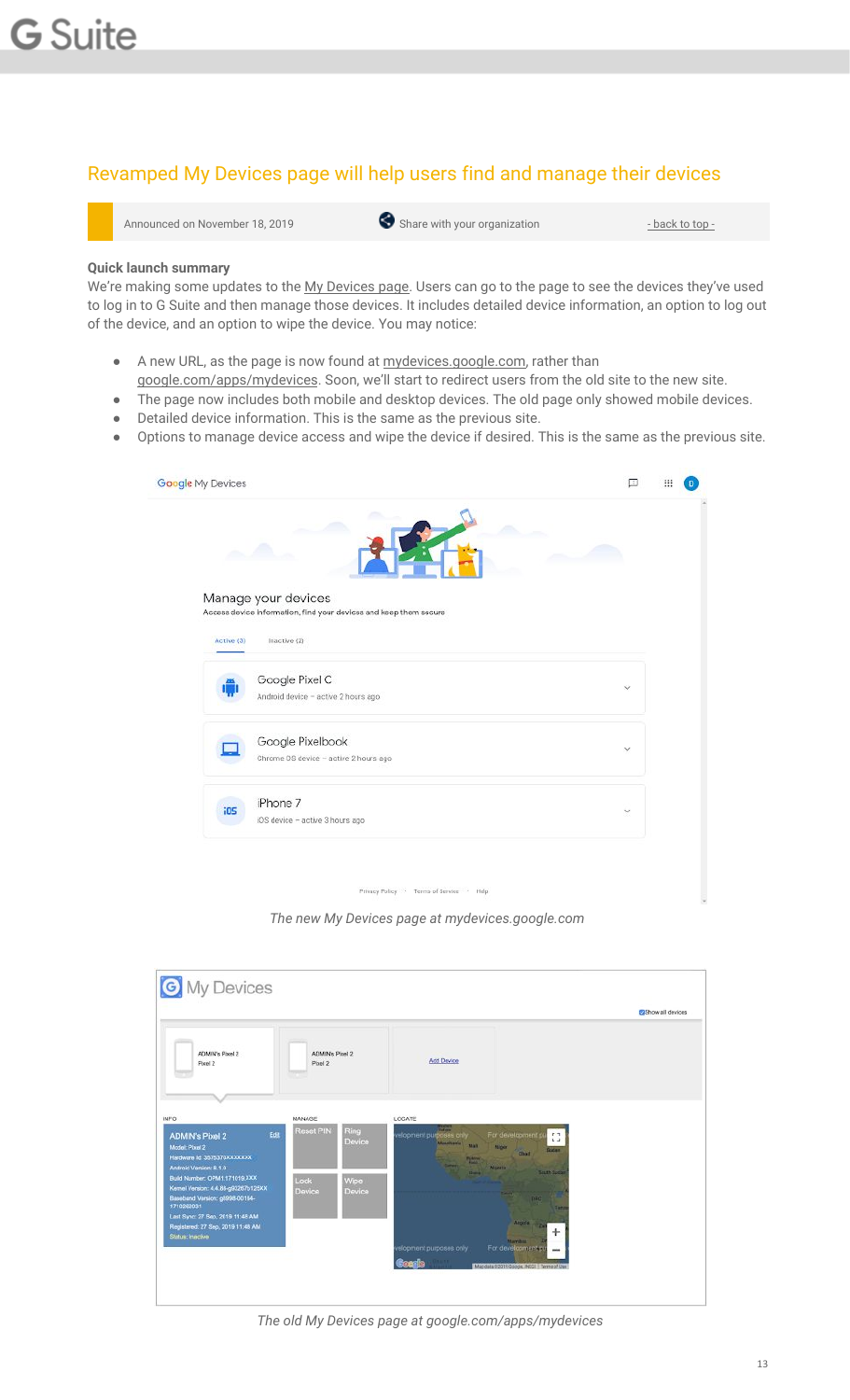# Business ready

### <span id="page-13-0"></span>Learn how to organize and analyze data with Google Sheets on Coursera



#### **Quick launch summary**

You can learn how to organize information and analyze data using the Getting [Started](https://www.coursera.org/learn/getting-started-with-google-sheets) with Google Sheets course now available on Coursera. This course is ideal for users who are new to Sheets, such as new employees being onboarded to G Suite, or students looking to sharpen their analytical skills.

This course is free for all users, or you can pay an additional fee for access to additional content, projects, quizzes and a course certificate. The Getting Started with Google Sheets course will be available in most countries, see here for more [information](https://learner.coursera.help/hc/en-us/articles/208280116-International-restrictions) about availability.

Visit the Coursera website to access the Getting [Started](https://www.coursera.org/learn/getting-started-with-google-sheets) with Google Sheets course. To find other learning opportunities, visit the [Coursera](https://www.coursera.org/googlecloud) Google Cloud Learning Site.

### <span id="page-13-1"></span>Manage apps accessing G Suite data with new app access control

Announced on November 20, 2019 **Administrative Administrative** - [back](#page-0-0) to top - back to top -

#### **What's changing**

We're improving your ability to control access to G Suite data by third-party and domain-owned apps. The new app access control feature will update the interface and controls in the G Suite Admin console to help you search for, research, and control apps using OAuth2 to access G Suite data.

Specifically, app access control will replace the current API Permissions feature to help you:

- Find: Identify apps being used and see which have been verified to access restricted OAuth2 scopes.
- Assess: Understand which apps are being used and get support information about them.
- Control: Manage which apps you trust and what data third-party apps can access.

#### **Who's impacted**

Admins only

#### **Why it matters**

G Suite has a robust developer ecosystem, with thousands of apps available via the G Suite [Marketplace](https://gsuite.google.com/marketplace/) and directly to customers, and a rich API framework enabling customers to develop custom apps. Not all apps, however, will conform to every enterprise customer's security policy, so our customers and partners value controls to manage third-party apps accessing G Suite data.

With app access control, you can have better visibility into the third-party apps your users have approved to access their G Suite data, and you can reduce any risk to your company data by limiting access to trusted apps.

#### **How to get started**

- **Admins**: Find the new app access control features at *Admin console > Security > App Access Control.* This replaces the prior "API Permissions" feature. All admins with Security [privileges](https://support.google.com/a/answer/7532105) can access it. Use our Help Center to learn how to Manage OAuth based access to [connected](https://support.google.com/a/answer/7281227) apps.
- **End users:** No action needed

#### **Additional details**

**Find: Identify apps being used and see which have been verified for access to restricted OAuth2 scopes.** The new interface will help you see which apps and Google services are being used. Also, we [previously](https://gsuiteupdates.googleblog.com/2019/06/third-party-apps-gmail-data.html) [announced](https://gsuiteupdates.googleblog.com/2019/06/third-party-apps-gmail-data.html) that we now block new installs for unverified third-party apps that access Gmail data, unless you trust them in the Admin console. You can now use our app details page to verify apps' trusted status.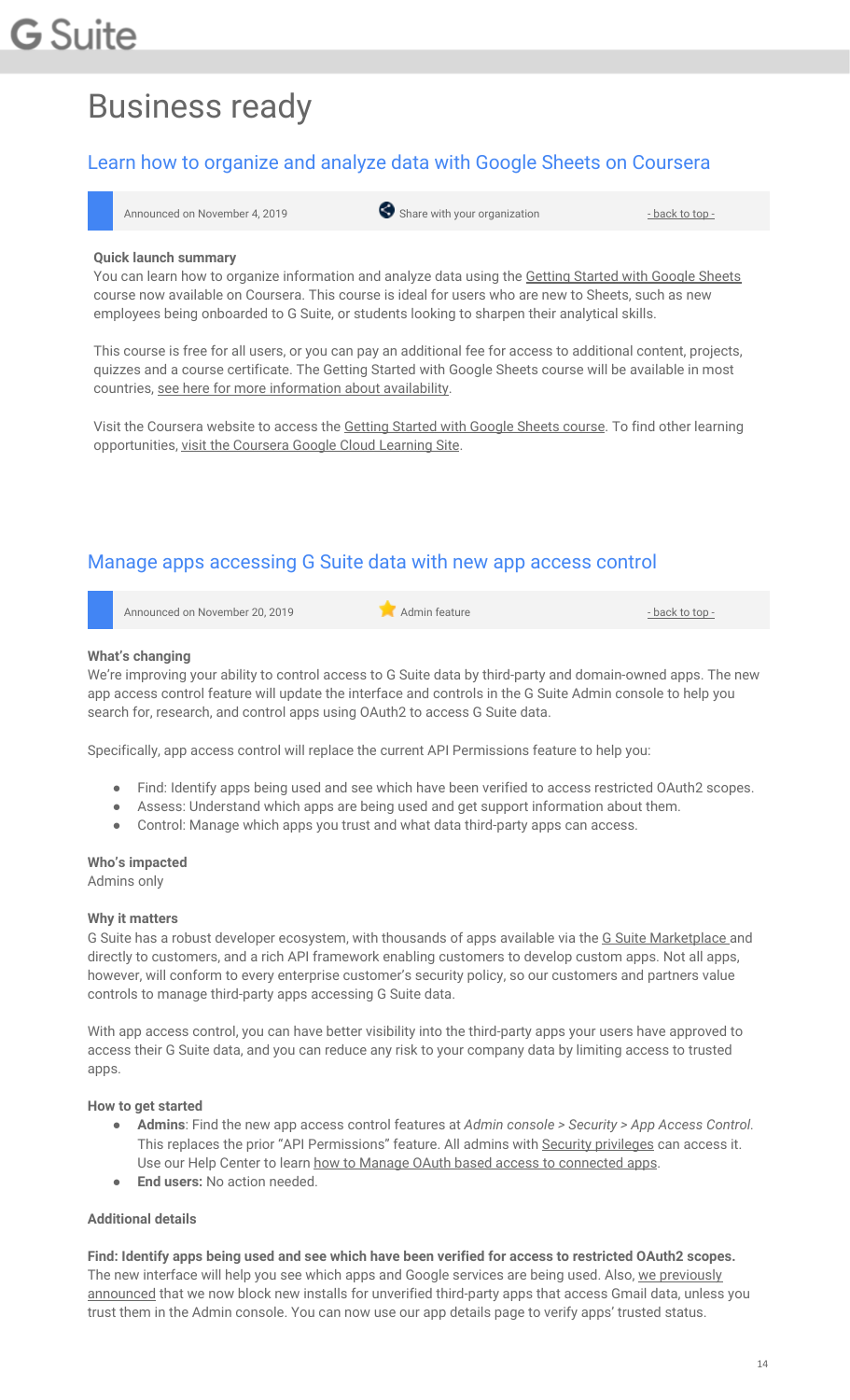|   | $\equiv$ Google Admin<br>Q                                | Search for users, groups or settings |                                       |              |                      | ⋒                             | 冊<br>18       |
|---|-----------------------------------------------------------|--------------------------------------|---------------------------------------|--------------|----------------------|-------------------------------|---------------|
|   | Security > App access control > Manage app access control |                                      |                                       |              |                      |                               |               |
|   | GOOGLE SERVICES<br><b>APPS</b>                            |                                      |                                       |              |                      |                               |               |
|   | X 3 apps selected                                         | Change access                        |                                       |              |                      |                               |               |
|   | $+$ Add a filter                                          |                                      |                                       |              |                      |                               |               |
|   | App nime                                                  | Type                                 | $\mathbb{D}$                          | <b>Users</b> | Requested services @ | Access <b>@</b>               | Ð             |
|   | <b>Ultradox</b>                                           | Web application                      | 172644952635.apps.googleusercont.     | э            | Other                | <b>Limited</b>                |               |
|   | Smartsheet                                                | Web application                      | 46145466229 apps googleuserconte.     | a            | Other                | Trusted (G Suite Marketplace) |               |
| ◡ | RingCentral                                               | Web application                      | 1022173863801-j05r4c17ibsd2mfs9h. 1   |              | Other                | Limited                       |               |
| Ľ | Shared Contacts for Grnail                                | Web application                      | 1033863418004-ded/58uhrs49sr6sjb 1    |              | Other                | Trusted                       |               |
|   | Dochlub - Sign & Edit PDFs                                | Web application                      | 1179802236-fkcusb1t3g6mmart1g2u0 1    |              | Drive, Orrust, +2    | Lievited                      |               |
|   | NE GDITVE                                                 | Android                              | 155207640420-sjRt5dq4cbe201tdq0i  1   |              | Drive                | United                        |               |
|   | Sca                                                       | Web application                      | 3716086206351shr3ptap4hae8kllnet. 1   |              | Other                | Trusted                       |               |
|   | Wrike                                                     | Web application                      | 37355362364-cha13aajhc358rfudms. 1    |              | Other                | Limited                       |               |
|   | Evernote                                                  | ios                                  | A47407681759-dveu@tidSef-krdBehn9r  1 |              | Other                | Limited                       |               |
| E | Mindoma                                                   | Web spplication                      | 521918824624-er9eudea68rbvScucoD. 1   |              | Other                | Trusted (G Suite Marketplace) |               |
|   | Rows per page: 10 -                                       |                                      |                                       |              |                      | IC Page 1 of many             | $\rightarrow$ |

*App access control - Apps page*

#### **Assess: Research the risk profile for the app and its developer or publisher.**

You'll be able to see more details about each app and its publisher or developer. This will include the developer's support email, privacy policy, and Terms of Service (if available). In addition, if the app is [verified,](https://support.google.com/cloud/answer/9110914) we will show you this information here. This information can help you decide whether to trust/allow or block/limit an app.

| $\equiv$ Google Admin                                               | Q Search for users, groups or settings                                                                                                                   | 0<br>$\bullet$       | 田    |
|---------------------------------------------------------------------|----------------------------------------------------------------------------------------------------------------------------------------------------------|----------------------|------|
| Security > App access control > Manage app access control > Evenote |                                                                                                                                                          |                      |      |
| ← Back To Lint<br>VERIFIED<br>Evernote                              | Manage whether your app can access Google services.<br>Access configuration<br>Limited: Can only access unrestricted Google services =                   |                      |      |
| App type: ICG                                                       |                                                                                                                                                          | 1,500,500<br>CANCEL. | SAVE |
|                                                                     | App info<br>App ID<br>Support<br>447407681759-<br>Email: evernote.appstore@gmail.com<br>dveu3ltd5ef4rdileim9ropb6158gmkn.apps.googleuser.<br>content.com |                      |      |
|                                                                     | Requested services<br>These are the Google services that Evernote is using.                                                                              |                      |      |
|                                                                     | . Essigle seniose<br>Other                                                                                                                               |                      |      |
|                                                                     |                                                                                                                                                          |                      |      |

#### *App details page*

**Control: Manage which apps you trust and what data third-party apps can access.**

You'll also be able to adjust whether you trust or limit apps accessing G Suite data via OAuth2 scopes. With these new controls, you now have an easier way to restrict access to APIs (OAuth2 scopes) for Google services such as Gmail, Drive, and the Admin console.

Please note that this does not cover domain-wide delegation and service accounts. This continues to be managed with the [Manage](https://support.google.com/a/answer/162106) API Client Access page on the Security menu.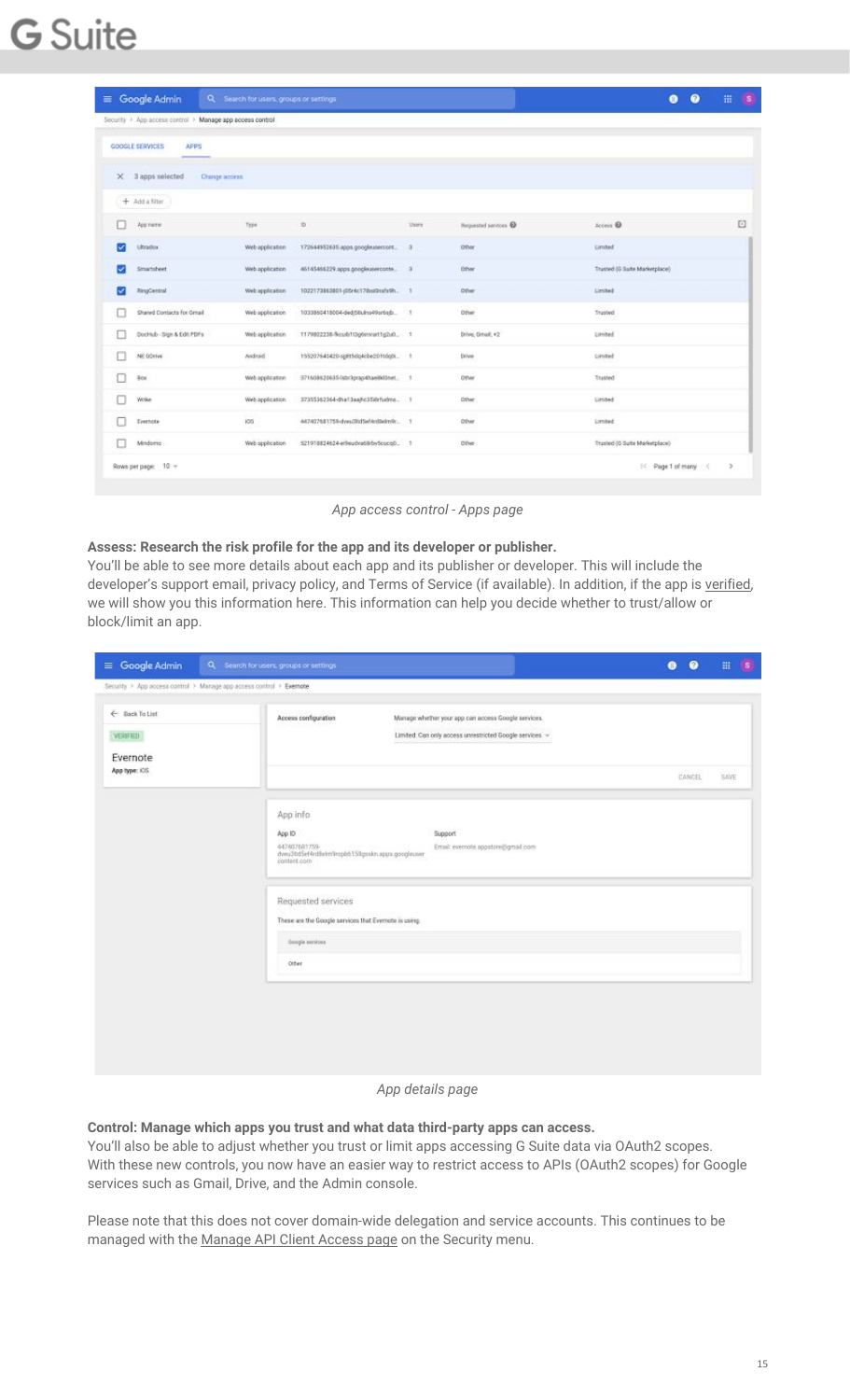| $n$ lla | 52963 | Change access                                                                                    |
|---------|-------|--------------------------------------------------------------------------------------------------|
|         | 45023 | Change access to iOS and Expensify:                                                              |
| tion    | 45204 | Trusted: can access all Google services<br>Limited: Can only access unrestricted Google services |
| tion    | 66351 |                                                                                                  |
| tion    | 53328 | CANCEL<br>CHANGE                                                                                 |

*App access control - changing access levels for an app*

#### **The Advanced Protection Program can add extra protections for high-risk users.**

The Advanced Protection Program for enterprise, that we announced in general availability today, helps you enforce a set of enhanced security policies for the employees in your organization who are most at risk for targeted attacks. Once users self-enroll, the program enforces an app access control policy—it will automatically block applications that require restricted Gmail and Drive access unless explicitly trusted by the admins—as well as other policies. These include the use of security keys, enhanced email scanning for threats, and download protections in Google Chrome. Find out more about the Advanced [Protection](https://gsuiteupdates.googleblog.com/2019/11/advanced-protection-program-high-risk-users.html) Program for [enterprise](https://gsuiteupdates.googleblog.com/2019/11/advanced-protection-program-high-risk-users.html) here.

### <span id="page-15-0"></span>Data Connector for Zendesk now available as an add-on for Google Sheets



You can now import and analyze data from Zendesk in Google Sheets with a new data connector. This [add-on](https://gsuite.google.com/marketplace/app/data_connector_for_zendesk/30725559692) is now available in the G Suite [Marketplace.](https://gsuite.google.com/marketplace/app/data_connector_for_zendesk/30725559692)



Published by **O** Google Cloud

**Who's impacted** End users

**Why you'd use it**

Many organizations rely on Zendesk for capturing and taking action on support, customer service, and customer engagement. With the Data Connector for Zendesk, you can use it to configure and save valuable query configurations, and load corresponding data into Google Sheets for analysis.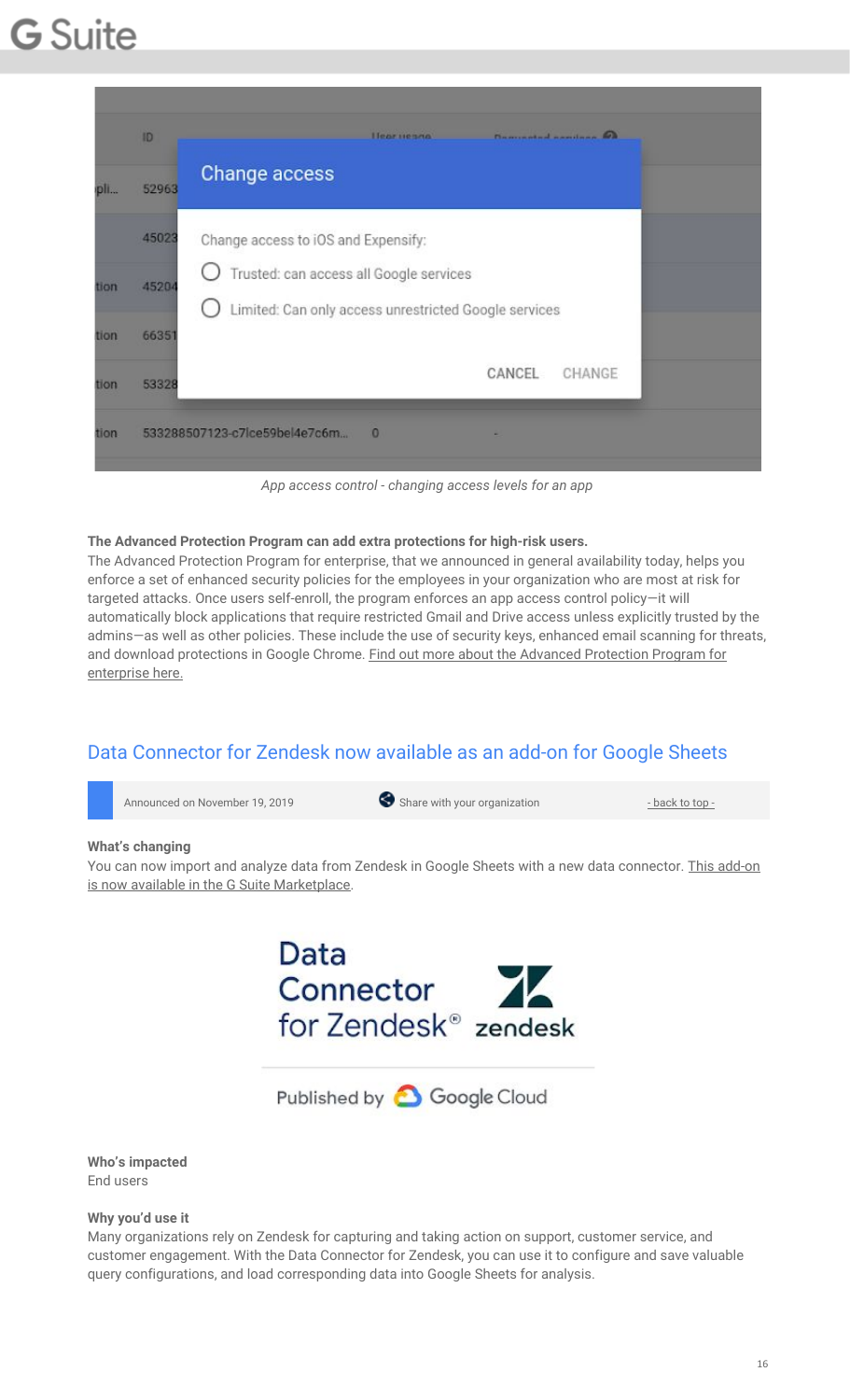

With the [add-on,](https://gsuite.google.com/marketplace/app/data_connector_for_zendesk/30725559692) you can search against tickets in Zendesk (and return data to Sheets from that search), list tickets and metrics, load previous searches or refresh query results already in your spreadsheet.

When creating a new search, you can select the fields you'd like to import to Sheets, and set query conditions.

#### **How to get started**

- Admins: If you allow users to install only whitelisted applications from the G Suite Marketplace, you'll need to whitelist the Zendesk add-on for your [organization.](https://support.google.com/a/answer/6089179)
- **End users:** Install the Zendesk data connector from the G Suite [Marketplace](https://gsuite.google.com/marketplace/app/data_connector_for_zendesk/30725559692), and visit our Help Center to learn more about working with the Zendesk data [connector](https://support.google.com/docs/answer/9625921) in Google Sheets.

#### **Additional details**

This add-on will use the Zendesk API to extract data into Sheets. At the moment, any changes to the data will not be reflected in Zendesk.

### <span id="page-16-0"></span>Combining classic Hangouts and Chat policy management

| Announced on November 19, 2019 | Admin feature | - back to top - |
|--------------------------------|---------------|-----------------|
|                                |               |                 |

#### **What's changing**

We're combining the Admin console settings for Hangouts Chat and classic Hangouts. This will make it easier to manage your policies and make sure they're configured appropriately. The new settings will be located at *Admin console > Apps > G Suite > Hangouts Chat.*

**Who's impacted** Admins only

#### **Why you'd use it**

These Admin console settings help you dictate how your organization uses G Suite messaging products. For example, you can set policies for chat history, external user chats, and third-party integrations (bots). With this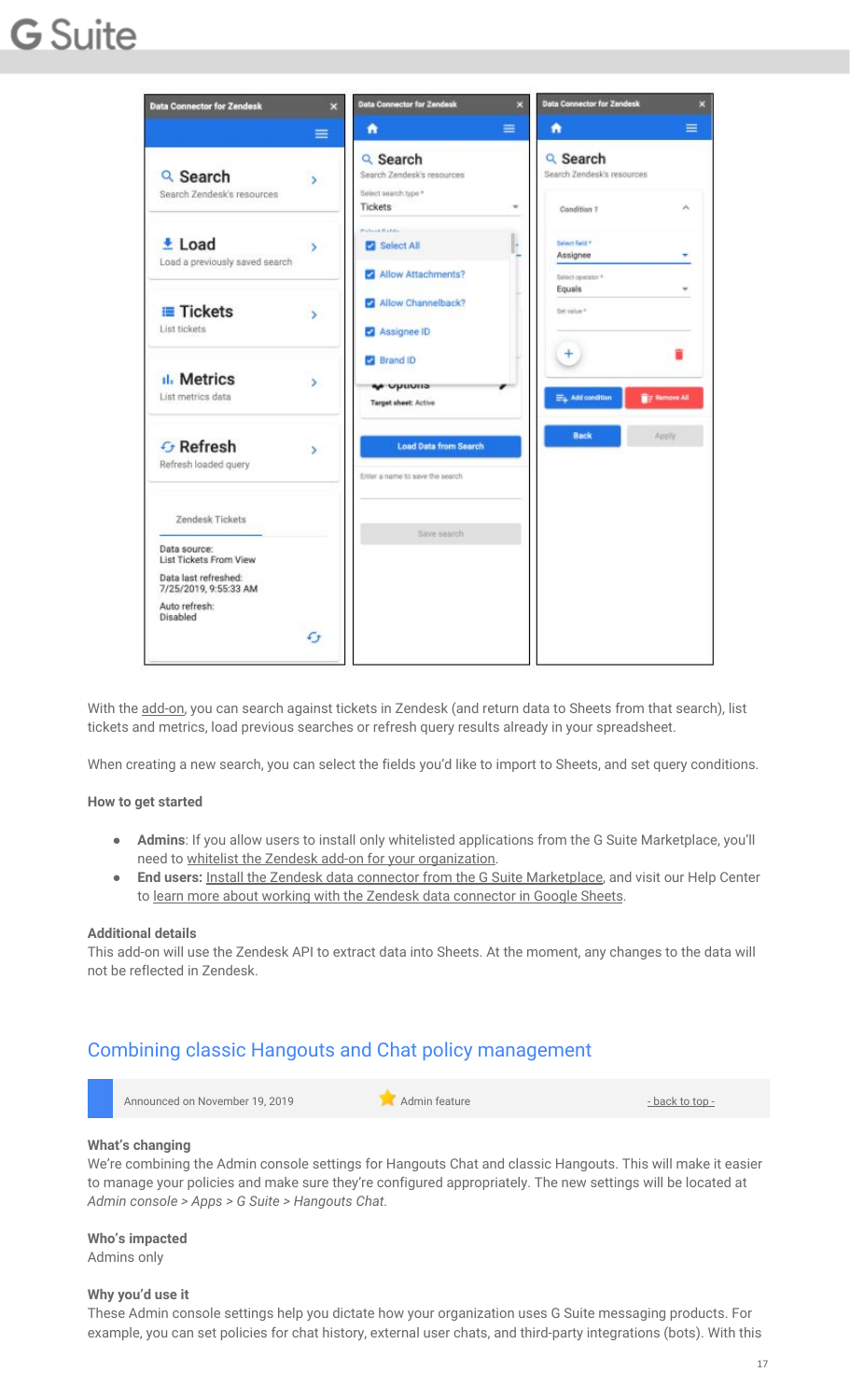update, you only need to go to one place to control all the chat settings for your organization. This can help to simplify deployment and ensure policies are set up as desired.

#### **How to get started**

- **Admins**: View and control the new settings at *Admin console > Apps > G Suite > Hangouts Chat*. Use our Help Center to learn more about managing Hangouts Chat in your [organization.](https://support.google.com/a/answer/9540647)
- **End users**: No action needed.

#### **Additional details**

Note, we will not be making any changes to your effective settings—only the location and presentation of the settings will change. Clicking "Chat Settings" from the classic Hangouts page in the Admin console will redirect you to the Hangouts Chat settings page. From there, you'll find all of the settings that control chatting across both classic Hangouts and Hangouts Chat.

The specific policies affected by this change, along with details of [the](https://support.google.com/a/answer/9540647) impact of the change, are shown in the Help [Center.](https://support.google.com/a/answer/9540647) The new policies can be customized for each organizational unit (OU).

Additional details on the function of the settings and what products they apply to are provided in the Admin console interface.

| $\equiv$ Google Admin                        | Q. Search for users, groups or settings |                                                                                                                                                                                                                                                                                                                                                                                                                               |        | 0 0 1 3 |
|----------------------------------------------|-----------------------------------------|-------------------------------------------------------------------------------------------------------------------------------------------------------------------------------------------------------------------------------------------------------------------------------------------------------------------------------------------------------------------------------------------------------------------------------|--------|---------|
| Apps > C Suite > Selfrige for Hongoria Chat. |                                         |                                                                                                                                                                                                                                                                                                                                                                                                                               |        |         |
| Θ                                            | Hangouts Chat                           | Service status<br>(Nicessee W.                                                                                                                                                                                                                                                                                                                                                                                                |        |         |
| <b>Zialini</b>                               | <b>ON far agree</b>                     | Third-party Archiving Settings:<br>Configure servings for those party serviced of Uhar company<br>Third-party and dring<br>Turnet eff. Anthieng enabled<br>Application (146-43 com)                                                                                                                                                                                                                                           | $\sim$ |         |
|                                              |                                         | Chat History<br>Turn shart franchise on aff.<br>Selting<br>Himsey arrivings: ON by default. Turned an: Allow users to:<br>change their tratory setting"<br>Applied at link 42.00 ml                                                                                                                                                                                                                                           | $\sim$ |         |
|                                              |                                         | Chat Invitations<br>Silverbehren und als der Norden und ein aber wird gestimmt anderen auf<br>Setting<br>Automatically accept invitations tubeen users at ink-<br>42 Jules OFF<br>Algebraic and true all corrent                                                                                                                                                                                                              |        |         |
|                                              |                                         | Einemal Chat Settings<br>Control firm under your shall and special materials the Chinese<br>Chatesterally.<br>Show status:<br>STAY'S A GROUP<br>View dassic Heighots stern before sending external<br>Allow years to send mesosiant subtitle infractions Lease . Through over Mahases in classic Hangouts to people<br>messages Learn-more: CN<br>more 041<br>sutrate intr-42 part Learni repre ON<br>Applied at link-42 com/ | $\leq$ |         |
|                                              |                                         | External Rooms<br>Setting<br>Abow stars to charity and join rooms with people subside<br>ink-to some deli                                                                                                                                                                                                                                                                                                                     | $\sim$ |         |
|                                              |                                         | Chat Bots<br>Installing bots<br>Afony as er s to restall chairbors: DN<br>Audelonic echine 42 com"                                                                                                                                                                                                                                                                                                                            | $\sim$ |         |

*The new combined settings in the Admin console*

#### **What's changing**

Context-aware access for G Suite is now generally available for G Suite Enterprise and G Suite Enterprise for Education domains. It was previously [available](https://gsuiteupdates.googleblog.com/2019/04/context-aware-access-control-beta.html) in beta.

### <span id="page-17-0"></span>Exchange In-Place Archive support available for G Suite Migrate Beta

| Announced on November 6, 2019 | Admin feature | - back to top - |
|-------------------------------|---------------|-----------------|
|                               |               |                 |

#### **What's changing**

We're adding support for migrating Microsoft Exchange In-Place Archives to the G Suite [Migrate](https://support.google.com/gsuitemigrate#topic=9223062) beta. Admins can use this new functionality to migrate the content of their user's Exchange In-Place Archives to G Suite. Additionally, admins can: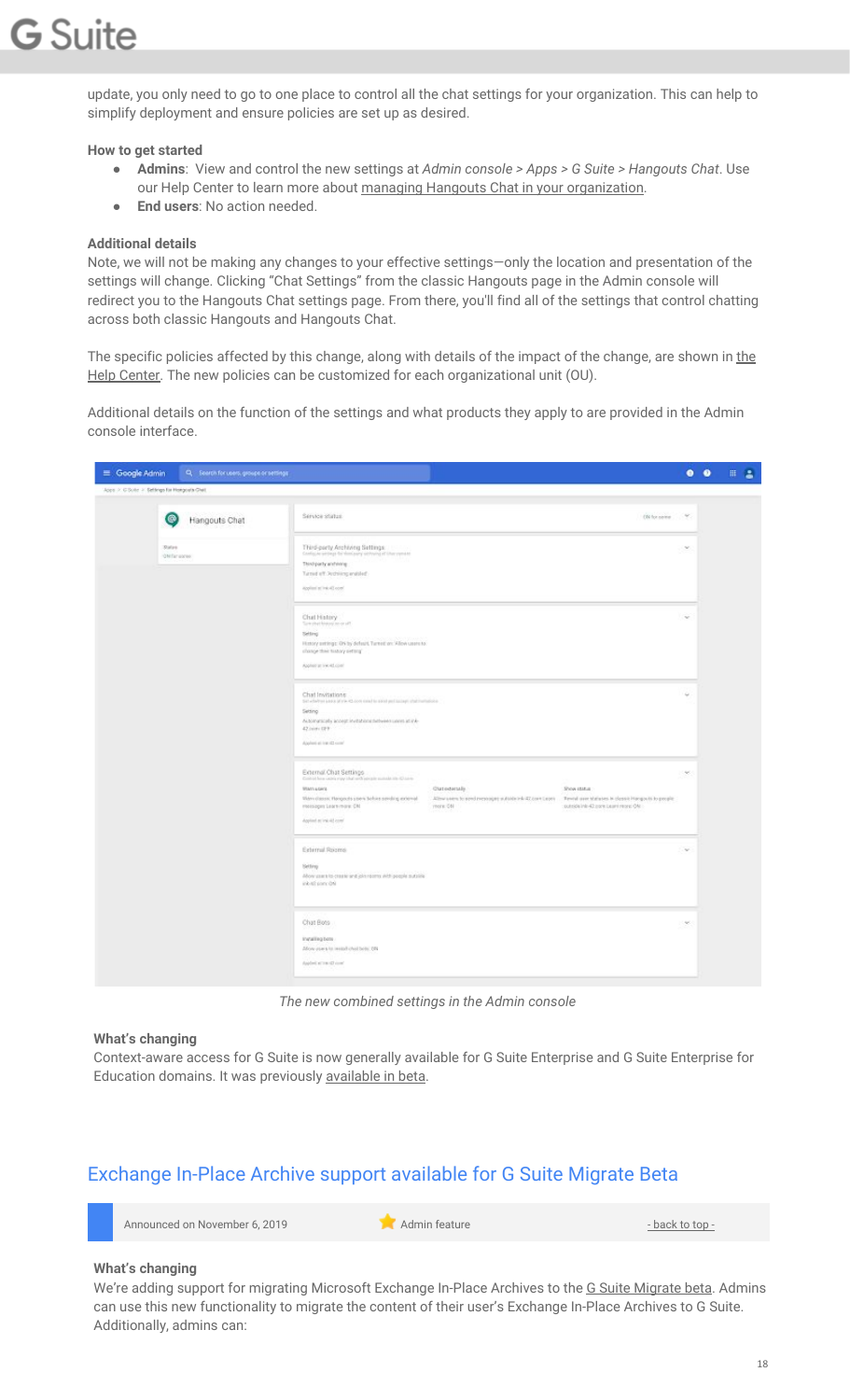- Make migrated archive mail only visible in Google Vault (not Gmail).
- Make attachments of archived mail uploaded to Google Drive only visible in Google Vault. If you turn on this setting, large email attachments will be visible in Vault (not Drive).
- Choose how to apply labels to archive folders in Gmail.

#### **Who's impacted**

Admins only

#### **Why it's important**

Previously, it wasn't possible to migrate archived email from Exchange to Gmail. This feature makes it easy for admins to migrate both active and archived email to G Suite.

#### **How to get started**

- **● Admins:**
	- The Exchange In-Place Archive is available to G Suite Migrate beta [participants.](https://docs.google.com/forms/d/e/1FAIpQLSc3NWF7ayOWl7jY2VXa1w7atuOIy8IaJCGkI7rYyxpaIl0vkA/viewform)
	- Admins will need to update their current G Suite Migrate [platform](https://support.google.com/gsuitemigrate/topic/9225768) to access this new feature.
	- Email archive migrations can be turned on via settings [templates](https://support.google.com/gsuitemigrate/answer/9229021#copyexch) in the G Suite Migrate beta.
- **End users:** No action required.

### <span id="page-18-0"></span>Set group membership deletion limits in Google Cloud Directory Sync

| Announced on November 4, 2019 | Admin feature | - back to top - |
|-------------------------------|---------------|-----------------|
|                               |               |                 |

#### **Quick launch summary**

You can now set group membership deletion limits in Google Cloud Directory Sync (GCDS). By adding these limits, you can prevent accidental removal of memberships from groups, as those errors can inadvertently cause users to lose access to things like Drive files and Google Cloud Platform resources.

Limits are not required and can be anywhere from 0-100% or any number greater than 0. Once a limit is set, if a sync attempts to delete more than that percentage or amount of members in any group, the sync will abort.

Please make sure you are using the most [up-to-date](https://support.google.com/a/answer/6120989) version of GCDS to access this feature.

| es. W Exclusion Rules | Do not synchronize if group deletions exceed<br>$\circledR$<br>5 % of groups ©<br>groups: | Do not synchronize if member deletions exceed<br>$\circledR$<br>$5 - 3$ % of any group $\bigcirc$<br>of any group<br>Apply to groups with more than 0<br>members |             |
|-----------------------|-------------------------------------------------------------------------------------------|------------------------------------------------------------------------------------------------------------------------------------------------------------------|-------------|
| Exclusion Type        | <b>Match Type</b>                                                                         |                                                                                                                                                                  | <b>Rule</b> |

### <span id="page-18-1"></span>Google Voice now generally available in Ireland

|  | Announced on November 21, 2019 | Admin feature | - back to top - |
|--|--------------------------------|---------------|-----------------|
|--|--------------------------------|---------------|-----------------|

#### **Quick launch summary**

Google Voice is now available in Ireland. This means that:

- **•** G Suite customers based in Ireland can now sign up for [Google](https://cloud.google.com/voice/#contactsales) Voice.
- Google Voice customers in Ireland, or international customers with Google Voice Premier edition, can assign numbers with Ireland country codes (+353) to users.
- Soon, customers will be able to port existing +353 numbers to Google Voice. Follow the G [Suite](https://gsuiteupdates.googleblog.com/) [Updates](https://gsuiteupdates.googleblog.com/) blog to see when this becomes available.

With this launch, Voice is now available in these 10 [countries.](https://support.google.com/voice/answer/9310722)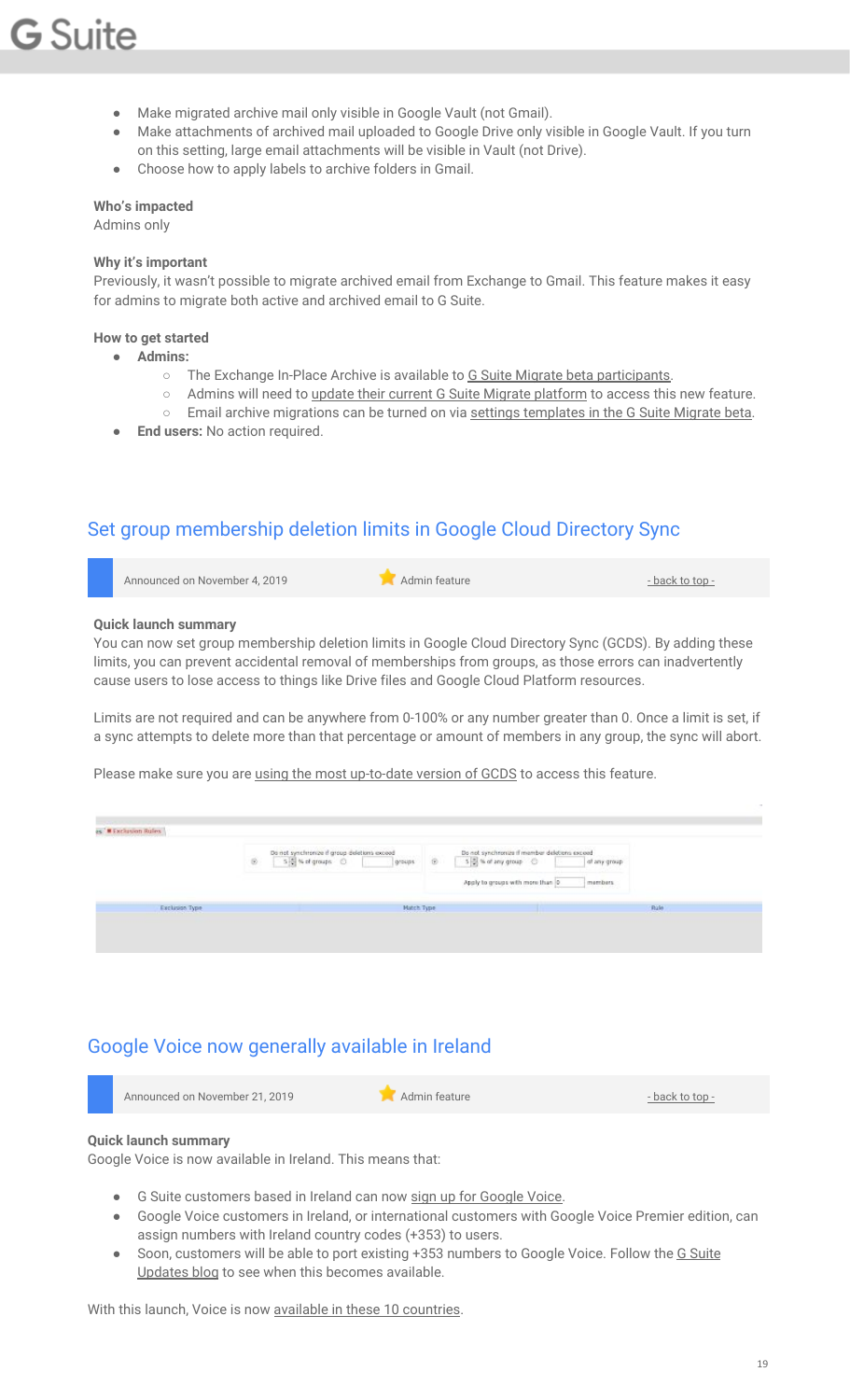[Google](https://cloud.google.com/voice/) Voice is a cloud-based phone system that's optimized for businesses of all sizes. Customers can use it to deploy and manage phone numbers at scale with the intelligence and security of Google Cloud. Google Voice offers:

- Smart cloud telephony for end users
- Simple provisioning and management for admins
- Easy adoption and migration at scale